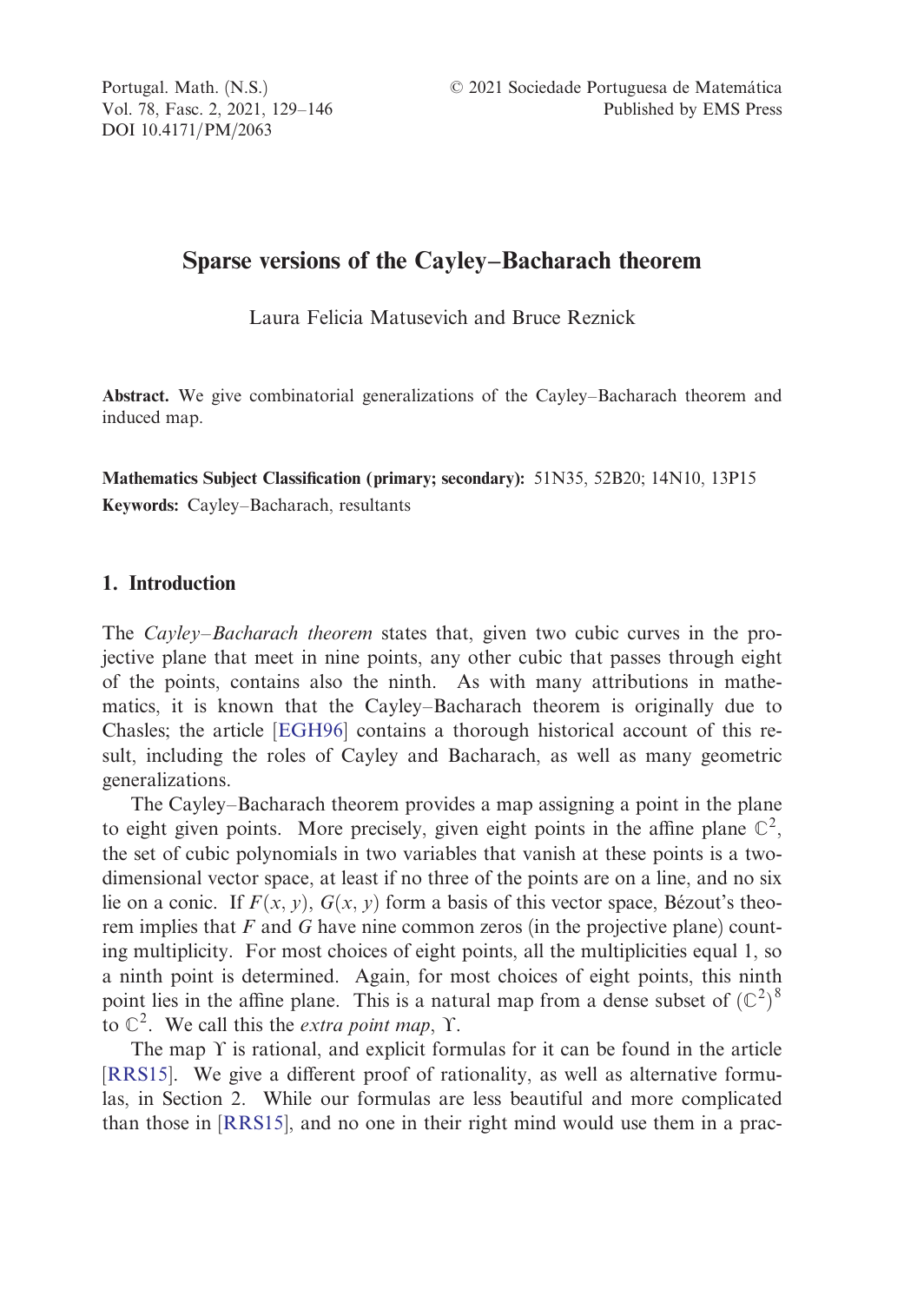tical context, they do have one very positive attribute: they can be naturally generalized.

The generalizations we are interested in are of the following form:

A choice of N generic points in  $\mathbb{C}^d$  gives rise to d hypersurfaces satisfying given constraints, and it turns out that those hypersurfaces meet in exactly  $N + 1$  points.

The constraints we consider are combinatorial in nature: we fix the monomials that appear in the defining equations of the corresponding hypersurfaces. These support sets must be carefully chosen; in Section 5, we call them *Chasles config*urations and Chasles structures. While Chasles' work has received significant recognition (his name is on the Eiffel Tower), we thought it appropriate to name our generalizations in his honor.

Our main result, Theorem 5.3, states that the extra point map arising in this more general situation is still rational. The proof is essentially the same as our proof that  $\Upsilon$  is rational (see Theorem 2.1), and consequently also produces explicit formulas.

The key ingredient we use to compute  $\Upsilon$  and its generalizations is the notion of resultant. The well-known resultant of two univariate polynomials f and g is a polynomial in the coefficients of f and g that vanishes precisely when f and  $q$  have a common factor. Resultants are a very important tool when solving polynomial equations, due to their fundamental role in e[limination the](#page-16-0)[ory.](#page-17-0) This has s[purre](#page-17-0)d much interest in resultants, and especi[ally in](#page-16-0) explicit formulas for resultants. We make use of the following fact (that is made precise in Theorem 4.11):

The product of the coordinates of the roots of a system of polynomial equations is a rational function of the coefficients of the system, that can be expressed in terms of resultants.

This result has been known since the late 1990s; see [K97, CDS98, R97] and also [PS93]. (In this article, we use the version from [DS15].) Its relevance is that it allows us to express the coordinates of the point we are interested in, in terms of the coordinates of the points we are given and the coefficients of the polynomials that define the hypersurfaces containing those points. Those coefficients can also be expressed as rational functions of the coordinates of the given points, since we have fixed the monomials that appear in those polynomials.

We remark that, while we use combinatorial language in this article, our results can be recast in geometric terms. If X is an algebraic variety,  $L$  is a line bundle, and N is an integer, the triple  $(X, L, N)$  is said to satisfy a Cayley– Bacharach theorem if a set  $S$  of  $N$  generic points gives rise to a linear series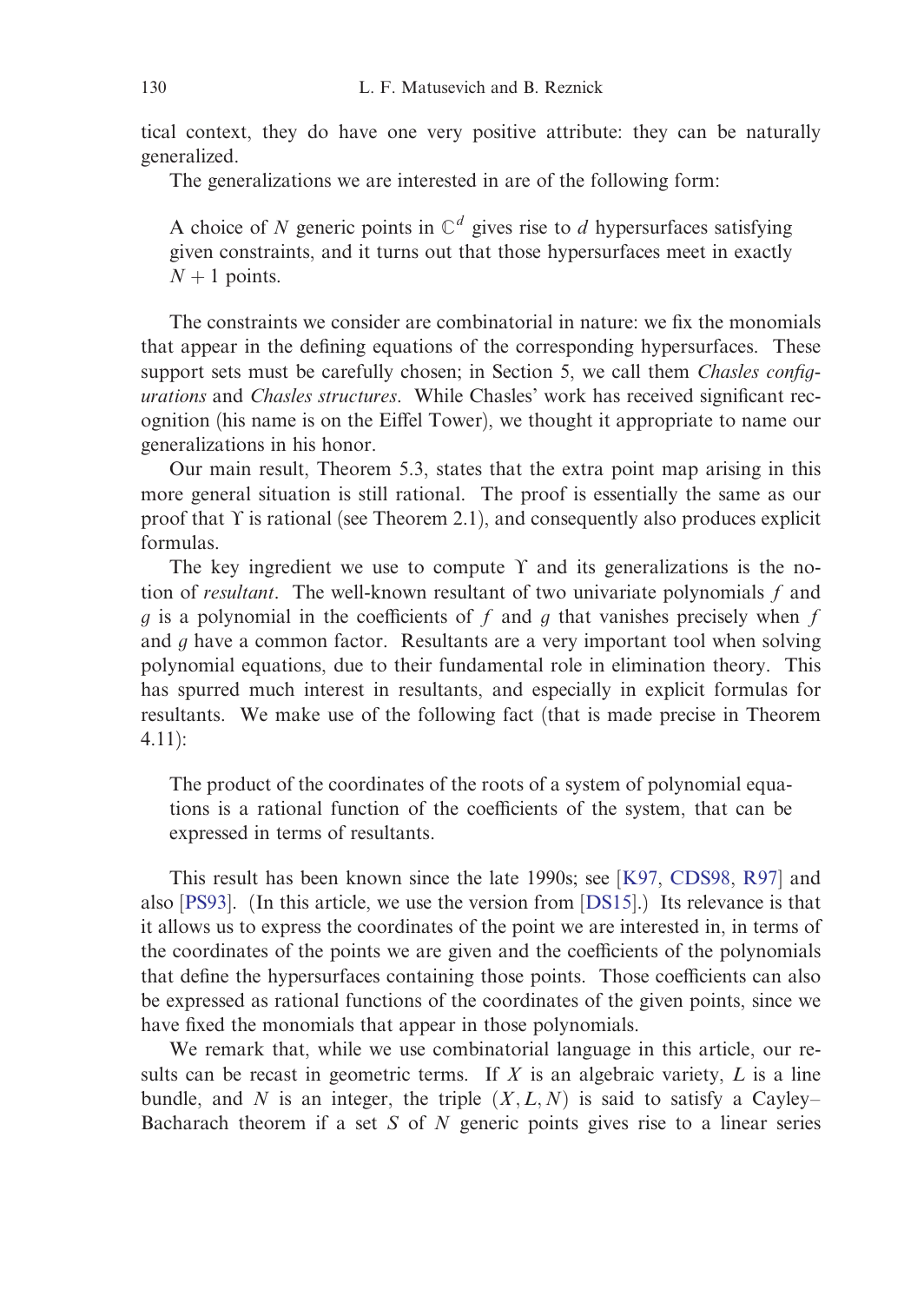$V \nsubseteq H^0(X, L)$  of sections vanishing at S whose common zeros are a set of exactly  $N+1$  points. In this work, we concentrate on the case when X is a projective toric variety (Chasles configurations) or more generally when several toric line bundles are involved (Chasles structures). We are very grateful to the anonymous referee who provided us with this formulation.

**Outline.** In Section 2, we prove that  $\Upsilon$  is rational by giving an explicit formula in terms of Sylvester resultants. Section 3 explains our motivation for considering 1 in the first place. Section 4 is a technical section containing results needed to generalize the Cayley–Bacharach theorem. The paper becomes readable again in Section 5, where we introduce our generalizations, and Section 6 contains infinitely many examples.

#### 2. The extra point map is rational

We start by showing that the map arising from the Cayley–Bacharach theorem is rational.

**Theorem 2.1.** Let  $\Upsilon$  be the map that assigns, to eight generic points in the plane, a ninth point determined by the Cayley–Bacharach theorem. The map  $\Upsilon$  is rational.

*Proof.* We show that  $\Upsilon$  is rational by giving an explicit formula. We denote the eight given points by  $\rho_i = (a_i, b_i) \in (\mathbb{C}^*)^2$ ,  $1 \le i \le 8$ . By the genericity assumption, we may assume that two linearly independent cubic polynomials vanishing on  $\rho_1, \ldots, \rho_8$  are of the form

$$
F(x, y) = x3 + \kappa_{21}x2y + \kappa_{12}xy2 + \kappa_{20}x2 + \kappa_{02}y2 + \kappa_{11}xy + \kappa_{10}x + \kappa_{01}y + \kappa_{00},
$$
  
\n
$$
G(x, y) = y3 + \lambda_{21}x2y + \lambda_{12}xy2 + \lambda_{20}x2 + \lambda_{02}y2 + \lambda_{11}xy + \lambda_{10}x + \lambda_{01}y + \lambda_{00}.
$$

Let M be the matrix whose rows are  $[a_i^2b_i, a_i b_i^2, a_i^2, b_i^2, a_i b_i, a_i, b_i, 1]$  for  $i = 1, \ldots,$ 8. Then  $[\kappa_{21}, \kappa_{12}, \kappa_{20}, \kappa_{02}, \kappa_{11}, \kappa_{10}, \kappa_{01}, \kappa_{00}]^t$  is a solution of

$$
Mv = [-a_1^3, \ldots, -a_8^3]^t,
$$

and  $\left[\lambda_{21}, \lambda_{12}, \lambda_{20}, \lambda_{02}, \lambda_{11}, \lambda_{10}, \lambda_{01}, \lambda_{00}\right]^t$  is a solution of

$$
Mv = [-b_1^3, \ldots, -b_8^3]^t.
$$

Again, as  $\rho_1, \ldots, \rho_8$  are generic, we may assume that  $\det(M) \neq 0$ , and consequently we may explicitly write the coefficients  $\kappa_{ij}$  and  $\lambda_{ij}$  as ratios of polynomials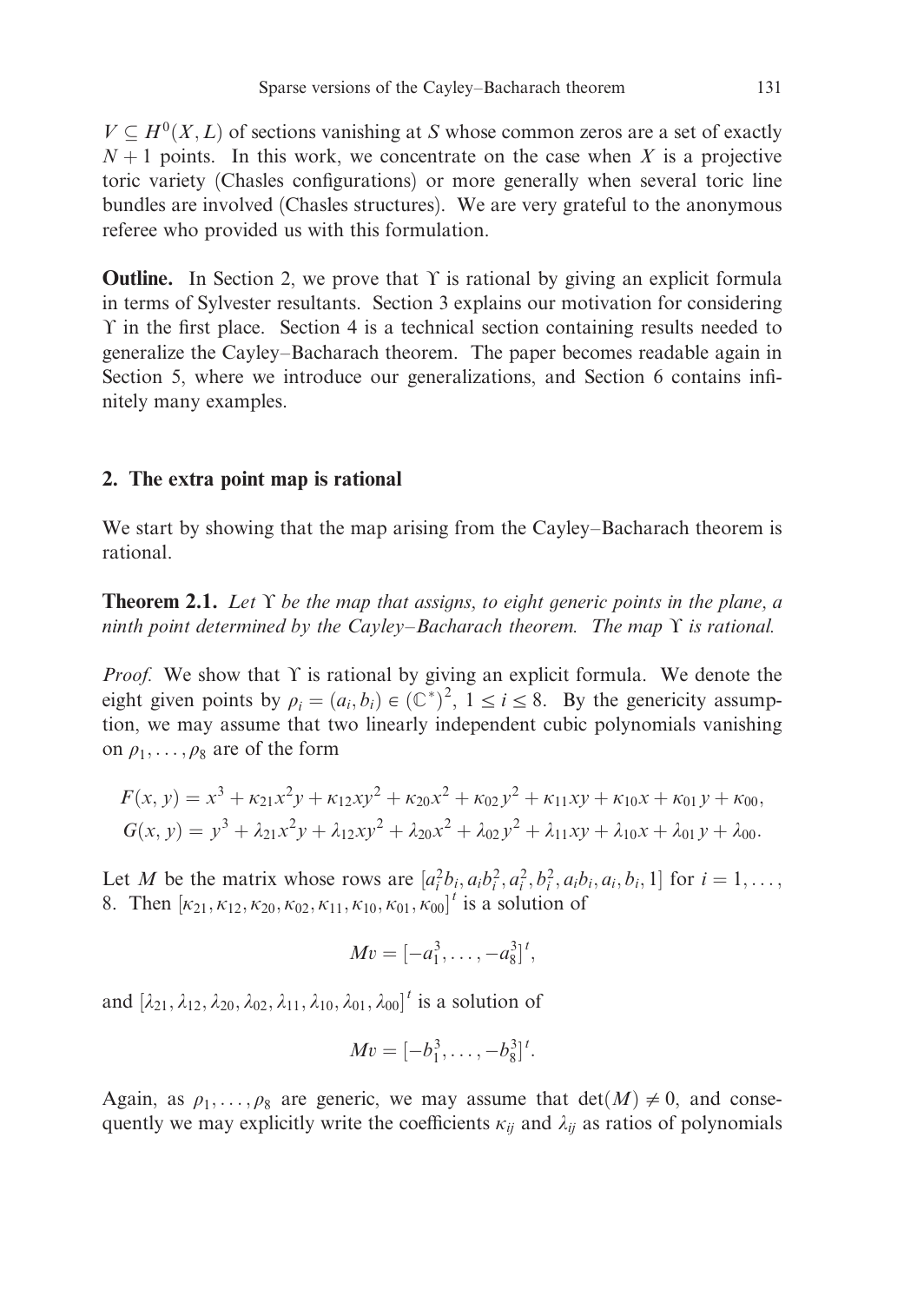in  $a_i$ ,  $b_j$  using Cramer's rule. For instance,

$$
\det\begin{bmatrix} a_1^2b_1 & a_1b_1^2 & a_1^2 & b_1^2 & a_1b_1 & a_1 & b_1 & -a_1^3\\ a_2^2b_2 & a_2b_2^2 & a_2^2 & b_2^2 & a_2b_2 & a_2 & b_2 & -a_2^3\\ a_3^2b_3 & a_3b_3^2 & a_3^2 & b_3^2 & a_3b_3 & a_3 & b_3 & -a_3^3\\ a_4^2b_4 & a_4b_4^2 & a_4^2 & b_4^2 & a_4b_4 & a_4 & b_4 & -a_4^3\\ a_5^2b_5 & a_5b_5^2 & a_5^2 & b_5^2 & a_5b_5 & a_5 & b_5 & -a_5^3\\ a_6^2b_6 & a_6b_6^2 & a_6^2 & b_6^2 & a_6b_6 & a_6 & b_6 & -a_6^3\\ a_7^2b_7 & a_7b_7^2 & a_7^2 & b_7^2 & a_7b_7 & a_7 & b_7 & -a_7^3\\ a_8^2b_8 & a_8b_8^2 & a_8^2 & b_8^2 & a_8b_8 & a_8 & b_8 & -a_8^3\end{bmatrix}.
$$

Now consider  $F$  and  $G$  as polynomials in the variable  $x$ , with coefficients that are polynomials in  $y$ , and take the resultant to eliminate the variable  $x$ . The roots of this resultant (as a polynomial in  $y$ ) are the y-coordinates of the nine solutions of  $F = G = 0$ . Consequently, the coefficient of  $y<sup>0</sup>$  in this resultant is the product of those nine y-coordinates. By taking resultant with respect to  $y$ , we can also obtain the product of the nine x-coordinates of the solutions of  $F = G = 0$ .

The above calculation can be performed explicitly using a computer algebra system. We used Macaulay2  $[M2]$  to compute the coefficients we are interested in, which are given below.

The zeroth coefficient for the resultant of  $F$  and  $G$  with respect to  $y$  is:

$$
R_x = \kappa_{02}^3 \lambda_{00}^2 - \kappa_{02}^2 \kappa_{01} \lambda_{01} \lambda_{00} + \kappa_{02} \kappa_{01}^2 \lambda_{02} \lambda_{00} + \kappa_{02}^2 \kappa_{00} \lambda_{01}^2 - 2 \kappa_{02}^2 \kappa_{00} \lambda_{02} \lambda_{00} - \kappa_{02} \kappa_{01} \kappa_{00} \lambda_{02} \lambda_{01} + \kappa_{02} \kappa_{02}^2 \lambda_{02}^2 - \kappa_{01}^3 \lambda_{00} + 3 \kappa_{02} \kappa_{01} \kappa_{00} \lambda_{00} + \kappa_{01}^2 \kappa_{00} \lambda_{01} - 2 \kappa_{02} \kappa_{02}^2 \lambda_{01} - \kappa_{01} \kappa_{02}^2 \lambda_{02} + \kappa_{00}^3.
$$

The zeroth coefficient for the resultant of F and G with respect to x (exchange  $\lambda$ 's and  $\kappa$ 's) is:

$$
R_y = \kappa_{00}^2 \lambda_{20}^3 - \kappa_{10} \kappa_{00} \lambda_{20}^2 \lambda_{10} + \kappa_{20} \kappa_{00} \lambda_{20} \lambda_{10}^2 + \kappa_{10}^2 \lambda_{20}^2 \lambda_{00} - 2\kappa_{20} \kappa_{00} \lambda_{20}^2 \lambda_{00} - \kappa_{20} \kappa_{10} \lambda_{20} \lambda_{10} \lambda_{00} + \kappa_{20}^2 \lambda_{20} \lambda_{00}^2 - \kappa_{00} \lambda_{10}^3 + 3\kappa_{00} \lambda_{20} \lambda_{10} \lambda_{00} + \kappa_{10} \lambda_{10}^2 \lambda_{00} - 2\kappa_{10} \lambda_{20} \lambda_{00}^2 - \kappa_{20} \lambda_{10} \lambda_{00}^2 + \lambda_{00}^3.
$$

Then our ninth point,  $\rho = (a, b) = \Upsilon(\rho_1, \ldots, \rho_8)$ , can be expressed as

$$
a = \frac{R_x}{a_1 \cdots a_8}, \qquad b = \frac{R_y}{b_1 \cdots b_8}.
$$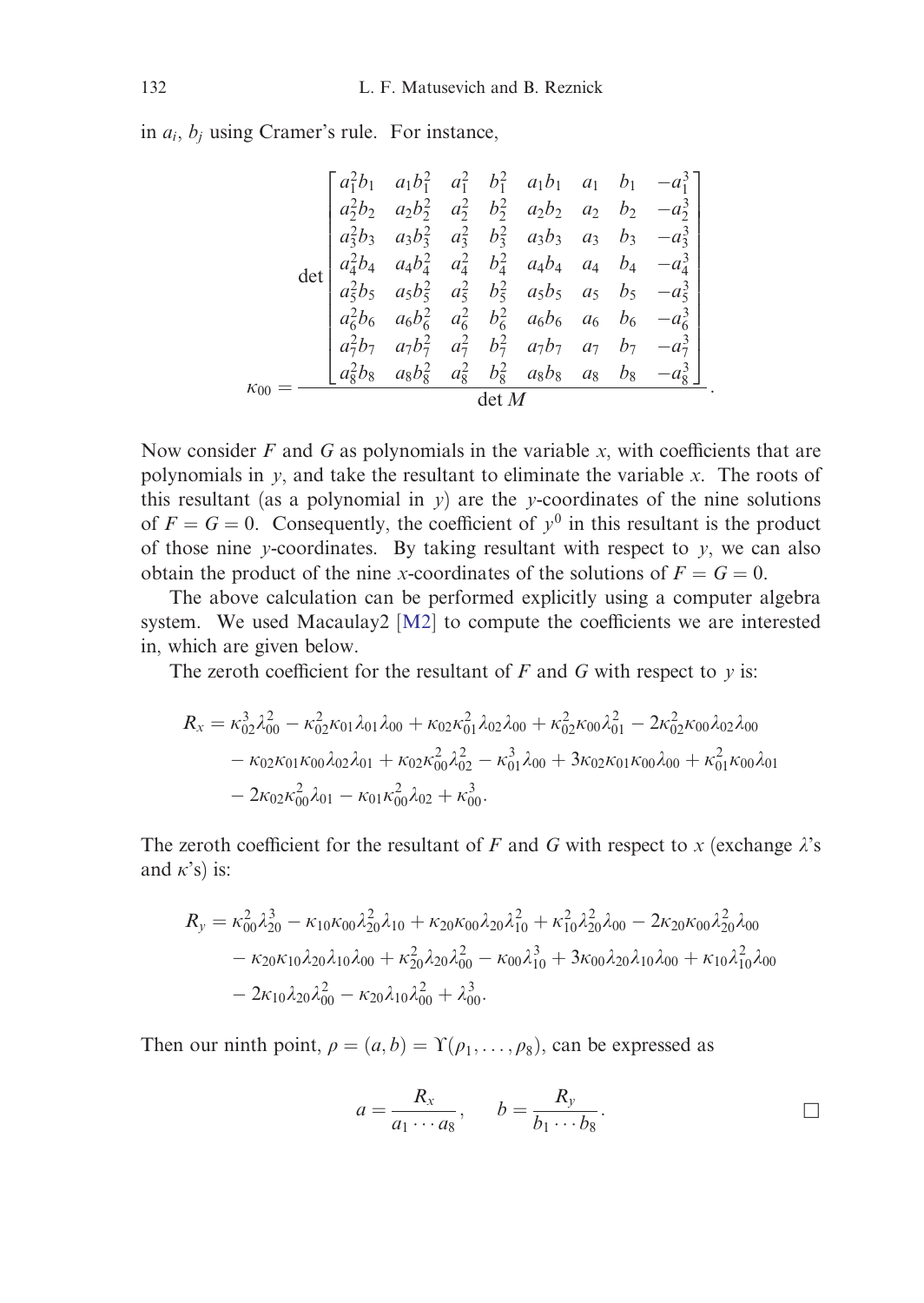While the above formulas involve much division a[nd high](#page-16-0) degree polynomials, their most significant feature, as has been mentioned before, is that they can be generalized. But this must wait until Section 5.

# 3. Hilbert

This version of the Cayley–Bacharach theorem was central to Hilbert's 1888 proof that there exist positive semidefinite (psd) ternary sextics which cannot be written as a sum of squares (sos) of real ternary cubics (see [H1888]). Hilbert starts with two real cubic polynomials  $F(x, y)$  and  $G(x, y)$  which have nine common zeros –  $\{\rho_i | 1 \le j \le 9\}$ , no three on a line, no six on a conic. He shows how to construct a sextic H which is singular at  $\{\rho_i | 1 \leq j \leq 8\}$  but so that  $H(\rho_9) > 0$ . By looking separately at the neighborhoods of the  $\rho_i$ 's and their complement, Hilbert shows that there exists  $\lambda > 0$  so that  $f = F^2 + G^2 + \lambda H$  is psd; observe that  $f(\rho_i) = 0$ for  $1 \le j \le 8$  and  $f(\rho_9) > 0$ . Suppose now that  $f = \sum g_k^2$  for cubics  $g_k$ . Then  $g_k(\rho_i) = 0$  for  $1 \leq j \leq 8$ , and C[ayley](#page-17-0)–Bacharach implies that  $g_k(\rho_9) = 0$  for all  $g_k$ , a contradiction, which means that f is not sos. The condition on F, G ensures that they (and  $H$ ) cannot be particularly simple, and no explicit example was constructed in the subsequent eighty years.

The first example of a psd ternary sextic which is not sos was constructed by Motzkin in 1967, and does not follow Hilbert's methodology:

$$
M(x, y, z) = x4y2 + x2y4 + z6 - 3x2y2z2.
$$

In 1969, R. M. Robinson (see [R69]) showed that Hilbert's construction works with a simple pair  $\{F, G\}$  which do not satisfy his restriction. He took  $F(x, y) =$  $x^3 - x$  and  $G(x, y) = y^3 - y$ , so that the  $\rho_j$ 's form the 3 × 3 grid:  $\{-1, 0, 1\}^2$ . He then showed (in our notation) that  $H(x, y) = (1 - x^2)(1 - y^2)(1 - x^2 - y^2)$  fulfills the conditions of Hilbert's constructi[on an](#page-17-0)d that one may even take  $\lambda = 1$ . The resulting polynomial homogenizes to an even symmetric ternary sextic form:

$$
R(x, y, z) := (x3 - xz2)2 + (y3 - yz2)2 + (x2 - z2)(y2 - z2)(z2 - x2 - y2)
$$
  
= x<sup>6</sup> + y<sup>6</sup> + z<sup>6</sup> - (x<sup>4</sup>y<sup>2</sup> + x<sup>2</sup>y<sup>4</sup> + x<sup>4</sup>z<sup>2</sup> + x<sup>2</sup>z<sup>4</sup> + y<sup>4</sup>z<sup>2</sup> + y<sup>2</sup>z<sup>4</sup>) + 3x<sup>2</sup>y<sup>2</sup>z<sup>2</sup>.

Robinson proves that this form is psd, by writing  $(x^2 + y^2)R(x, y, z)$  as a sum of squares. Hilbert's argument shows that R itself is not sos. The original eight zeros homogenize to  $\{(\pm 1, \pm 1, 1), (\pm 1, 0, 1), (0, \pm 1, 1)\}$  and R itself has two additional zeros "at infinity"  $(1, \pm 1, 0)$ . The article [R00] contains further historical discussion on psd and sos forms.

To be specific, suppose we take as our "eight points"  $\{(1,0,\pm t), (0,1,\pm t),$  $(1, \pm 1, \pm 1)$ }, where t is a real parameter. (The Robinson example corresponds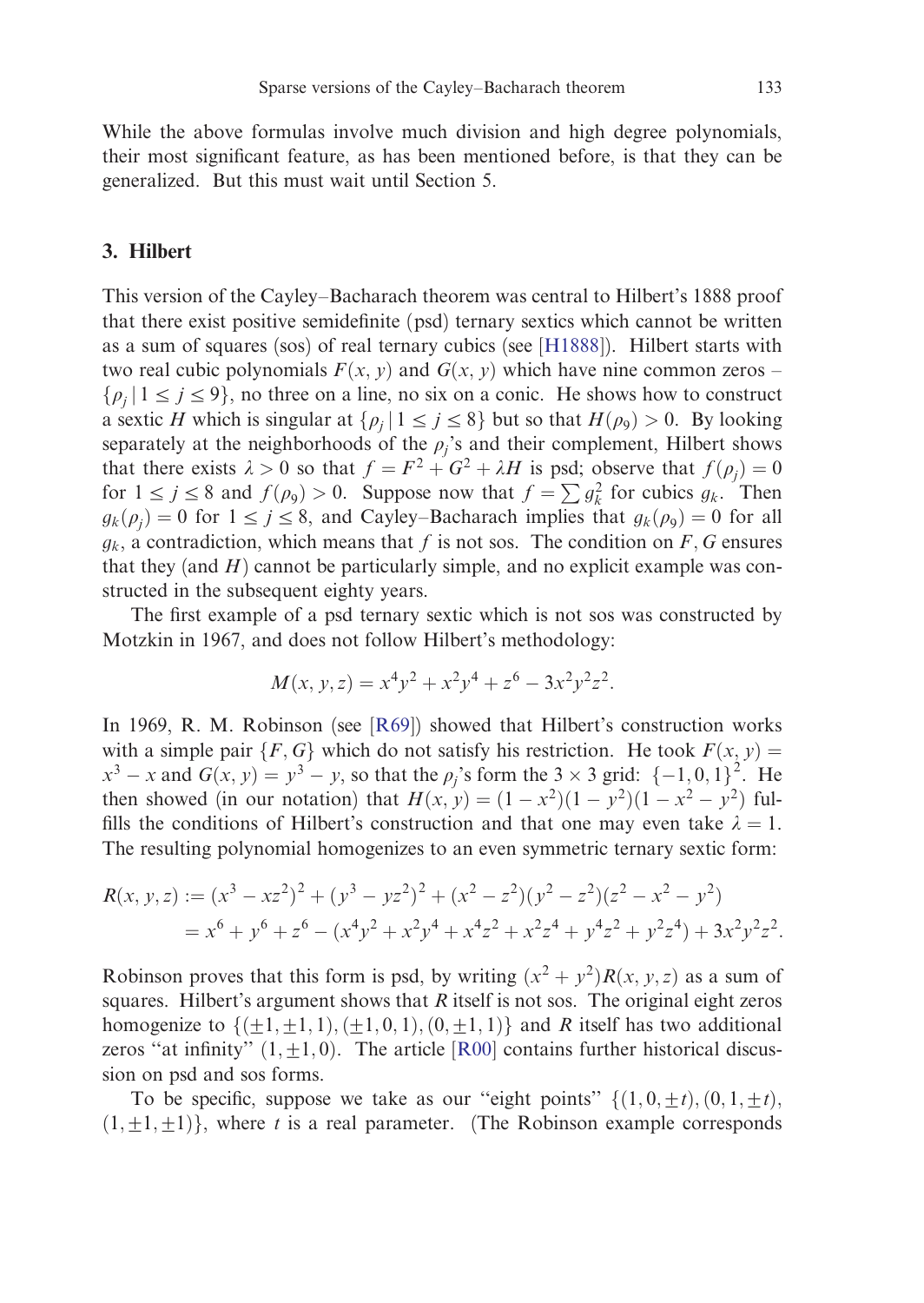to  $t = 1$ .) The second author [R07] proved that if  $t^2 < \frac{1}{2}$ , then one can obtain a psd ternary sextic  $M_t$  which is not sos with two additional zeros at "at infinity":  $(1, 0, 0)$  and  $(0, 1, 0)$ . Further, as  $t \to 0$ , the coefficients of  $M_t$  converge to those of the Motzkin example.

Choi, Lam and the second author [CLR87] used Robinson's example as a starting point to analyze all psd even symmetric sextics in  $n \geq 3$ . The second author [R07] generalized Robinson's example and showed that Hilbert's construction applies, as long as no four of the common zeros  $\{\rho_i\}$  are on a line, and no seven are on a conic. That paper also contains many worked-out examples.

# 4. Sparse polynomial systems and sparse resultants

In this section, we collect results on sparse systems of polynomial equations that are necessary for our generalizations of the Cayley–Bacharach theorem.

A configuration of lattice points, or a configuration is a finite subset A of  $\mathbb{Z}^d$ . The dimension of A, denoted by  $\dim(A)$ , is the dimension of the smallest affine subspace of  $\mathbb{R}^d$  containing all points in A.

If A is a configuration,  $conv(A)$  denotes the convex hull of the elements of A in  $\mathbb{R}^d$ ; conv(A) is a *convex lattice polytope* (a convex polytope whose vertices have integer coordinates).

A [con](#page-16-0)figuration A is called *saturated* if  $A = \text{conv}(A) \cap \mathbb{Z}^d$ , that is, if A equals the set of all lattice points in its convex hull.

If  $A \subset \mathbb{Z}^d$  is a d-dimensional configuration, its normalized volume, denoted vol $(A)$ , is the Euclidean volume of conv $(A)$ , renormalized so that the unit simplex in  $\mathbb{Z}^d$  has volume one. More explicitly, the vol $(A)$  is d! times the Euclidean volume of  $\text{conv}(A)$ .

 $\sum_{u \in A} \lambda_u x^u \in \mathbb{C}[x_1^{\pm}, \ldots, x_d^{\pm}].$ A Laurent polynomial is supported on a configuration A if it is of the form

The following result, due to Kouchnirenko  $[K76]$ , illustrates the connection between the combinatorics of configurations and systems of polynomial equations.

**Theorem 4.1.** Let  $A \subset \mathbb{Z}^d$  be a d-dimensional configuration, and let  $F_1, \ldots, F_d$  be generic Laurent polynomials supported on A. Then the number of common roots of  $F_1, \ldots, F_d$   $(in (\mathbb{C} \setminus \{0\})^d := (\mathbb{C}^*)^d)$  is  $vol(A)$ .

Our next goal is to give the number of solutions to a system of Laurent polynomial equations, when the supports of the equations are not necessarily the same. A note on terminology: when we refer to *sparse systems of equations*, we mean a system of Laurent polynomial equations whose supports have been fixed. We start by introducing a generalization of the notion of volume.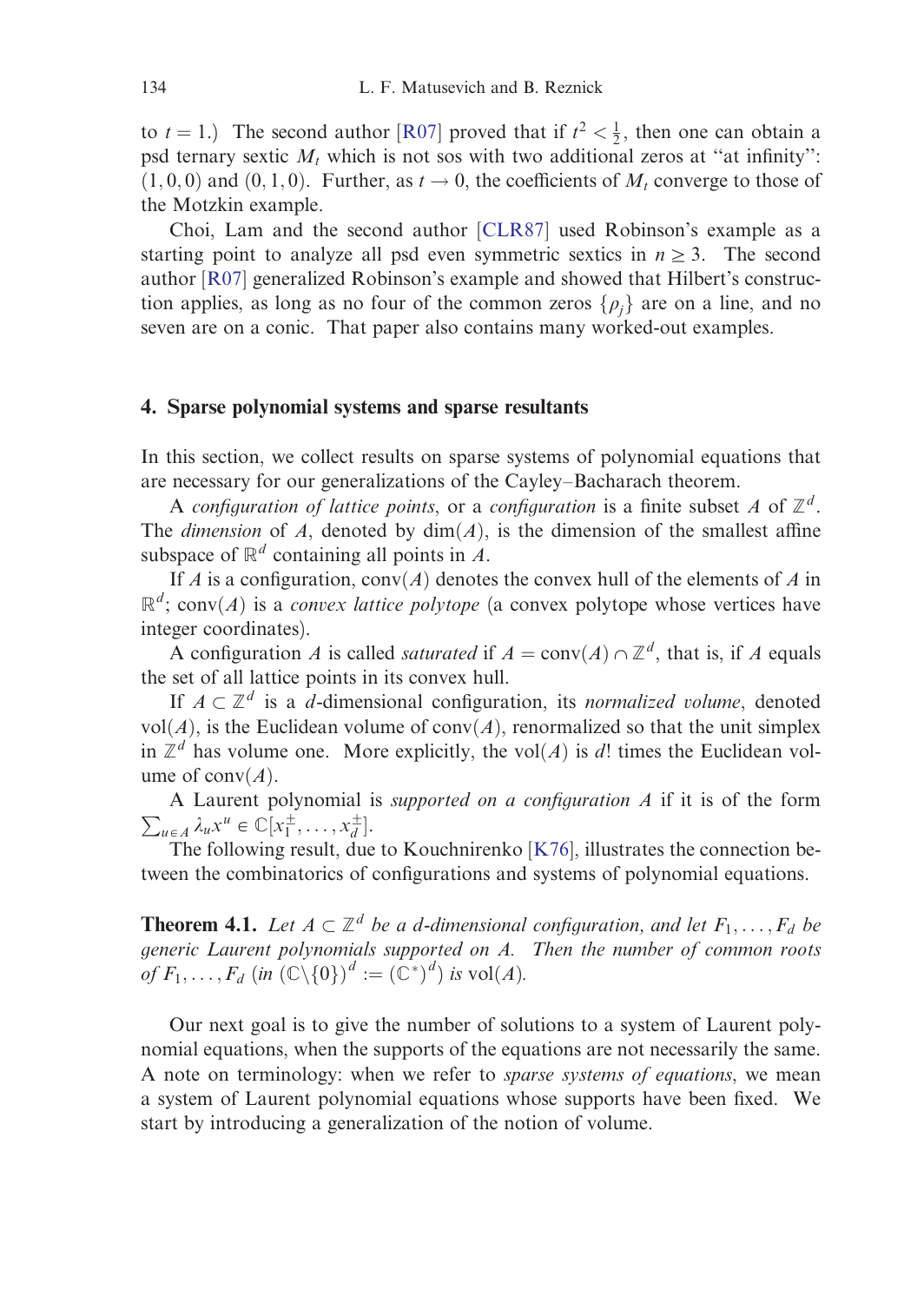**Definition 4.2.** If  $P, Q \subset \mathbb{R}^d$  are polytopes, their *[Mink](#page-16-0)owski sum* is  $P + Q =$  $\{u + v \mid u \in P, v \in Q\}$ . Let  $A_1, \ldots, A_d$  be configurations, and denote  $P_i =$ conv $(A_i)$ . Then the *mixed volume* of  $P_1, \ldots, P_d$  is

$$
\text{mvol}(P_1,\ldots,P_d) := \frac{1}{d!} \sum_{k=1}^d (-1)^{d-k} \sum_{1 \le i_1 < \cdots < i_k \le d} \text{vol}(P_{i_1} + \cdots + P_{i_k}).
$$

The following result is known as the Bernstein, Kouchnirenko and Khovanskii (or BKK) theorem. In this form, it first appeared in [B75].

**Theorem 4.3.** Let  $A_1, \ldots, A_d \subset \mathbb{Z}^d$  be configurations, and denote  $P_i = \text{conv}(A_i)$ . For  $1 \le i \le d$ , let  $F_i = \sum_{a \in A_i} \lambda_{i,a} x^a$  be a Laurent polynomial with support contained in  $A_i$ . If the coefficients  $\{\lambda_{i,a} | a \in A_i, 1 \leq i \leq d\}$  are sufficiently generic, the system of polynomial equations  $F_1(x) = \cdots = F_d(x) = 0$  has precisely  $mvol(P_1,\ldots,P_d)$  solutions in  $(\mathbb{C}^*)^d$ .

We now turn to sparse resul[tants.](#page-16-0) While a system of  $d$  generic Laurent polynomial equations in d variables has solutions (see Theorem 4.3), a system of  $d + 1$ Laurent polynomials in  $d$  variables in general does not. The coefficients of the polynomials in such a system for which solutions exist are determined by a polynomial called the resultant.

As was mentioned in the introduction, resultants can be used to give an expression for the product (of the coordinates) of the roots of a sparse system. The earliest versions of this can be found in [K97, CDS98, R97, PS93]. In this article we use the formulas that appear in [DS15].

Our first task is to introduce resultants in general.

**Definition 4.4.** Let  $A_0, A_1, \ldots, A_d$  be finite subsets of  $\mathbb{Z}^d$ , and let  $\mathcal{A} = (A_0, \ldots, A_d)$  $A_d$ ). Write  $F_i = F_i(\lambda_i, x) = \sum_{u \in A_i} \lambda_{i,u} x^u$  for a Laurent polynomial supported on  $A_i$ , where  $\lambda_i = (\lambda_{i,u} | u \in A_i)$  are variables representing the coefficients of  $F_i$ . Set  $\lambda = (\lambda_0, \ldots, \lambda_d)$ . Let

$$
\Omega_{\mathscr{A}} = \{ (x, \lambda) \, | \, F_0(\lambda_0, x) = \dots = F_d(\lambda_d, x) = 0 \} \subset (\mathbb{C}^*)^d \times \prod_{i=0}^d \mathbb{P}^{|A_i|-1}.
$$

If the closure of the image of  $\Omega_{\mathscr{A}}$  under the projection  $(\mathbb{C}^*)^d \times \prod_{i=0}^d \mathbb{P}^{|A_i|-1} \to$  $\sum_{i=0}^d \mathbb{P}^{|A_i|-1}$  has codimension 1, then the *resultant*  $\text{Res}_{\mathscr{A}}(F_0,\ldots,F_d)$  is defined to be the unique (up to sign) irreducible polynomial in  $\mathbb{Z}[\lambda]$  which vanishes on this hypersurface. If this closure has codimension at least 2, then we define  $Res_{\mathscr{A}}(F_0,\ldots,F_d)=1.$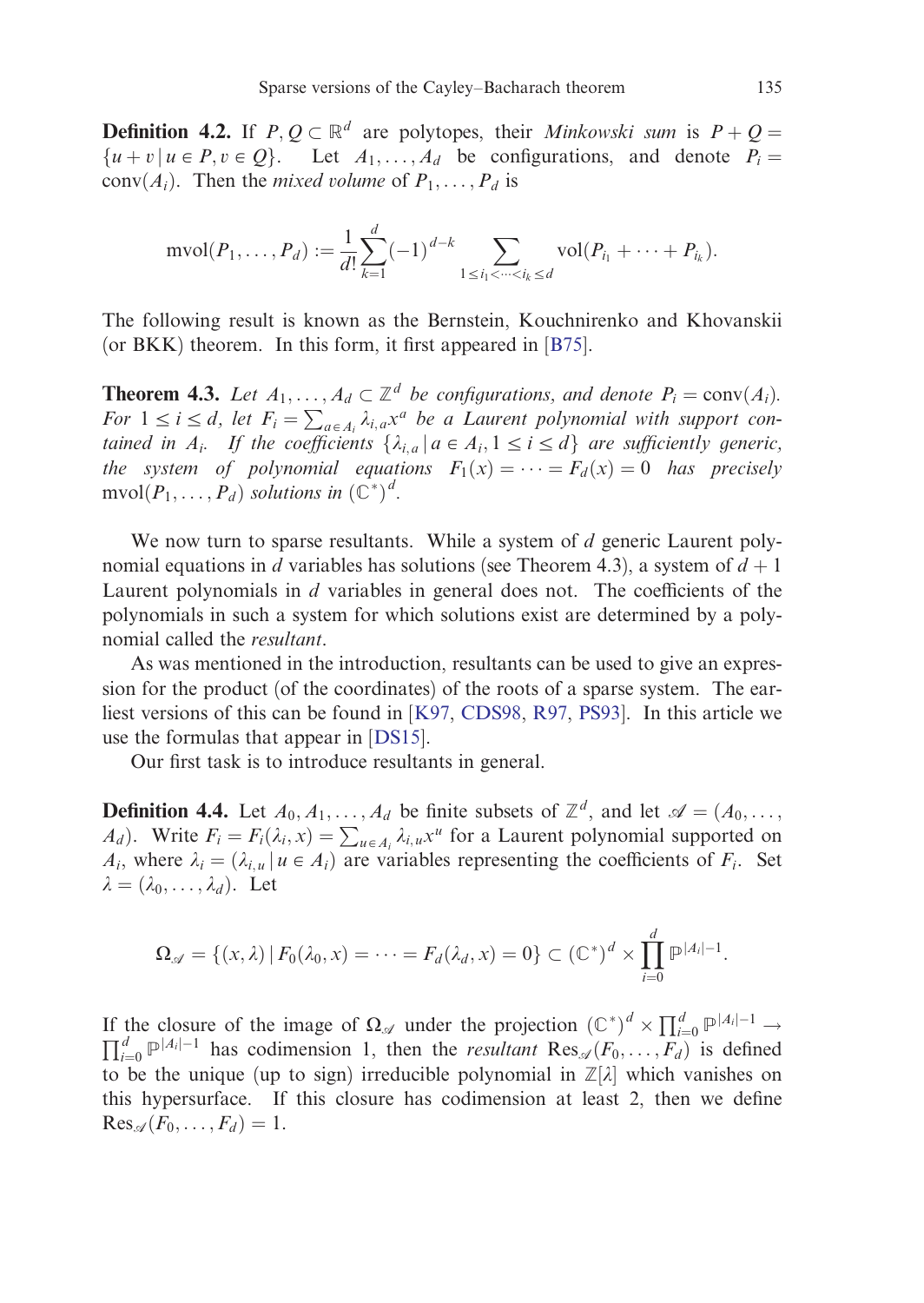**Example 4.5.** In our definitions, we have used the lattice  $\mathbb{Z}^d$  as the ambient lattice without remarking upon it. In general, we may be given configurations that naturally live in lattices other than  $\mathbb{Z}^d$ , in which case, we need to change the way we compute resultants accordingly.

For instance, consider  $A = \{(0,0,0), (0,1,0), (-1,0,2)\}\subset \mathbb{Z}^3$ . Then A generates a lattice L which is isomorphi[c to](#page-16-0)  $\mathbb{Z}^2$ . If  $F_i = \lambda_{i,1} + \lambda_{i,2} y + \lambda_{i,3} x^{-1} z^2$  are generic Laurent polynomials supported on A for  $i = 1, 2, 3$ , the system  $F_0(x, y, z) =$  $F_1(x, y, z) = F_2(x, y, z) = 0$  has solutions in  $(\mathbb{C}^*)^3$ . On th[e oth](#page-16-0)er hand, we can also consider this as a system of 3 equations in the two variables  $(s, t)$  induced by the lattice L[.](#page-17-0) This new system is  $\lambda_{i,1} + \lambda_{i,2} s + \lambda_{i,3} t = 0$  for  $i = 1, 2, 3$ , whose solvability depends on the vanishing of the determinant of the  $3 \times 3$  matrix  $[\lambda_{i,j}]$ . Using the convention that the ambient lattice is  $L$ , this determinant is the resultant of our system.

In order to use the formulas in [DS15], what is needed is a power  $\text{Res}_{\mathscr{A}}(F_0, \ldots, F_n)$  $(F_d)^{\mu_{\mathscr{A}}}$ . The exponent  $\mu_{\mathscr{A}}$  can be given a geometric or combinatorial definition; we use the combinatorial definition of  $\mu_{\mathcal{A}}$  that can be found in [E10, Section 2.1].

We need a preliminary result. If  $J \subset \{0, \ldots, d\}$ , set  $A_J = \bigcup_{j \in J} A_j$ . The following is [S94, Corollary 1.1].

**Proposition 4.6.** With the notation of Definition 4.4,  $\text{Res}_{\mathscr{A}}(F_0, \ldots, F_d) \neq 1$  if and only if there exists a unique subset  $J_0 \subset \{0, \ldots, d\}$  such that

- (1) dim  $(\text{conv}(A_{J_0})) |J_0| = -1$ , and
- (2) for  $J \subsetneq J_0$ , dim $(\text{conv}(A_J)) |J| > -1$ .

**Definition 4.7.** Let  $\mathscr A$  as in Definition 4.4. Assuming that  $\text{Res}_{\mathscr A}(F_0,\ldots,F_d) \neq 1$ , let  $J_0 \subseteq \{0, \ldots, d\}$  be as in Proposition 4.6, and consider  $A_{J_0} \times \{1\} \subset \mathbb{Z}^{d+1}$ . Let

$$
\pi: \mathbb{R}^{d+1} \to \mathbb{R}^{d+1}/\mathrm{span}_{\mathbb{R}}(A_{J_0} \times \{1\})
$$

be the projection, and let  $\eta$  be a volume form on  $\mathbb{R}^{d+1}/\text{span}_{\mathbb{R}}(\mathcal{A}_{J_0}\times\{1\})$  such that the volume of  $\mathbb{R}^{d+1}/(\text{span}_{\mathbb{R}}(\Lambda_{J_0} \times \{1\}) + \mathbb{Z}^{d+1})$  with respect to  $\eta$  equals  $(d + 1 - |J_0|)!$ . We set

$$
\mu_{\mathscr{A}} := \left| \frac{\operatorname{span}_{\mathbb{R}}(A_{J_0} \times \{1\}) \cap \mathbb{Z}^{d+1}}{\operatorname{span}_{\mathbb{Z}}(A_{J_0} \times \{1\})} \right|
$$
  
\n
$$
\cdot \operatorname{mvol}_{\eta}(\{\operatorname{conv}(\pi(A_i \times \{1\})) \mid i \in \{0, ..., d\} \setminus J_0\}),
$$
\n(4.1)

where mvol<sub>n</sub> denotes the mixed volume with respect to the volume form  $\eta$ .

There is one case where  $\mu_{\mathscr{A}}$  is easy to compute.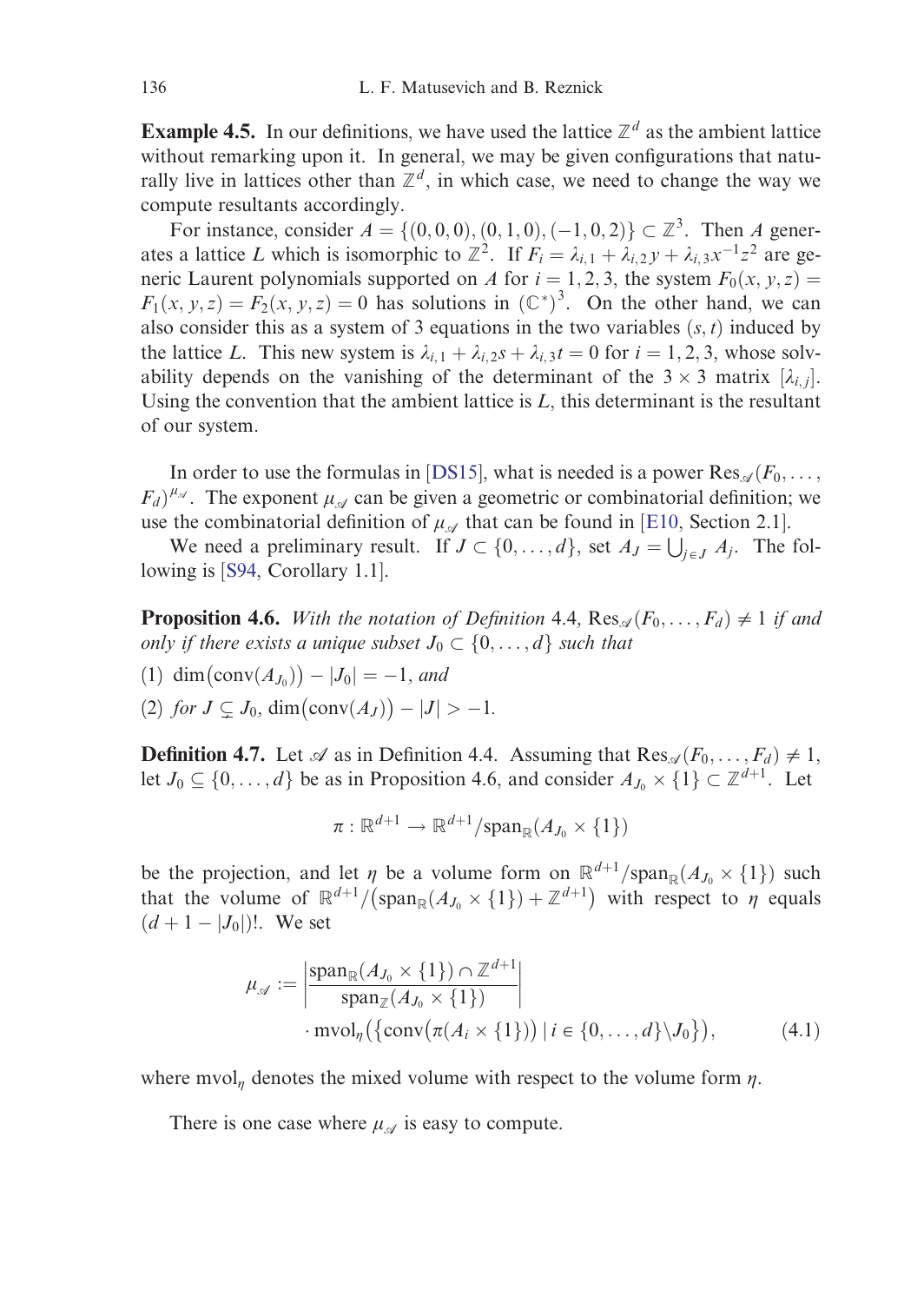Lemma 4.8. Use the notation of Definitions 4.4 and 4.7. If each of the sets  $A_0, \ldots, A_d$  spans  $\mathbb{Z}^d$  as a lattice, then  $\mu_{\mathscr{A}} = 1$ .

*Proo[f](#page-16-0).* In this case,  $J_0 = \{0, \ldots, d\}$  $J_0 = \{0, \ldots, d\}$ . We have also span<sub>R</sub> $(A_{J_0} \times \{1\}) \cap \mathbb{Z}^{d+1}$  $\text{span}_{\mathbb{Z}}(A_{J_0} \times \{1\})$ , so that the first factor in (4.1) equals 1, and the second factor does not appear, since  $\{0, \ldots, d\} \setminus J_0 = \emptyset$ .

Definition 4.9. Using the notation fro[m](#page-16-0) [Defin](#page-16-0)itions 4.4 and 4.7, we set

$$
\mathrm{mRes}_{\mathscr{A}}(F_0,\ldots,F_d) := \mathrm{Res}_{\mathscr{A}}(F_0,\ldots,F_d)^{\mu_{\mathscr{A}}}.
$$
 (4.2)

**Remark 4.10.** In [E10, DS15], the word *resultant*, and its corresponding notation, is used for the polynomial mRes<sub> $\mathcal{A}(\lambda)$ </sub>. In this article, we follow the usual convention that resultants are irreducible polynomials.

Our goal is to state a formula from [DS15] that gives the product of the coordinates of the solutions of a sparse system of equations in terms of resultants. To do this, we need to introduce directional resultants.

Let  $A_1, \ldots, A_d$  be finite subsets of  $\mathbb{Z}^d$ , and let  $F_1, \ldots, F_d$  be Laurent polynomials such that the support of  $F_i = \sum_{u \in A_i} \lambda_{i,u} x^u$  is (contained in)  $A_i$ . Let  $v \in$ Hom $(\mathbb{Z}^d, \mathbb{Z}) \cong \mathbb{Z}^d$ . The *weight* of  $u \in \mathbb{Z}^d$  with respect to v, denoted  $v \cdot u$ , is the image of u under v. For  $1 \le i \le d$ , let  $A_{i,v}$  be the set of elements of  $A_i$  with minimage of a under order  $\sum_{i=1}^{n} u_i$ , i.e.  $\sum_{i,j} u_j v_i = \sum_{u \in A_{i,v}} \lambda_{i,u} x^u$  be the restriction of  $F_i$  to  $A_{i,v}$ . Note that  $A_{i,v}$  is contained in a translate of the lattice  $v^{\perp} = \{u \in \mathbb{Z}^d \mid \mathcal{E}^d\}$  $v \cdot u = 0$ }  $\cong \mathbb{Z}^{d-1}$ . Choose  $\beta_{1,v}, \ldots, \beta_{d,v} \in \mathbb{Z}^d$  such that  $A_{i,v} - \beta_{i,v} := \{u - \beta_{i,v}\}\$  $u \in A_{i, v}$   $\subset v^{\perp}$ , and let  $G_{i, v} = \sum_{u \in A_i} \lambda_{i, u} x^{u - \beta_{i, v}}$ . We denote

$$
\mathrm{mRes}_{\mathscr{A},v}(F_{1,v},\ldots,F_{d,v}) := \mathrm{mRes}_{\{A_{1,v},\ldots,A_{d,v}\}}(G_{1,v},\ldots,G_{d,v}).\tag{4.3}
$$

In the expression above, the resultant on the right hand side is constructed with respect to the ambient lattice  $v^{\perp}$  as in Example 4.5. We have constructed a polynomial in the coefficients of the  $F_{i,v}$ , which is called a *directional resultant*. We note that it is independent of the choice of  $\beta_{1,v}, \ldots, \beta_{d,v}$ .

We are now ready to state the main result of this section, which is a special case of [DS15, Corollary 1.3].

**Theorem 4.11.** Let  $A_1, \ldots, A_d \subset \mathbb{Z}^d$  be configurations, and let  $F_1, \ldots, F_d$  be Laurent polynomials supported on  $A_1, \ldots, A_d$ . Denote by  $\mathscr{L}(F_1, \ldots, F_d)$  the set of solutions of  $F_1(x) = \cdots = F_d(x) = 0$  in  $(\mathbb{C}^*)^d$ . If  $\rho \in \mathscr{Z}(F_1, \ldots, F_d)$ , let  $m_\rho$ be its multiplicity as a solution of  $F_1(x) = \cdots = F_d(x) = 0$ . Assume that for all  $v \neq 0$ ,  $v \in \text{Hom}(\mathbb{Z}^d, \mathbb{Z})$ , we have  $m\text{Res}_{\mathscr{A}, v}(F_{1,v}, \ldots, F_{d,v}) \neq 0$ . For  $1 \leq i \leq d$ ,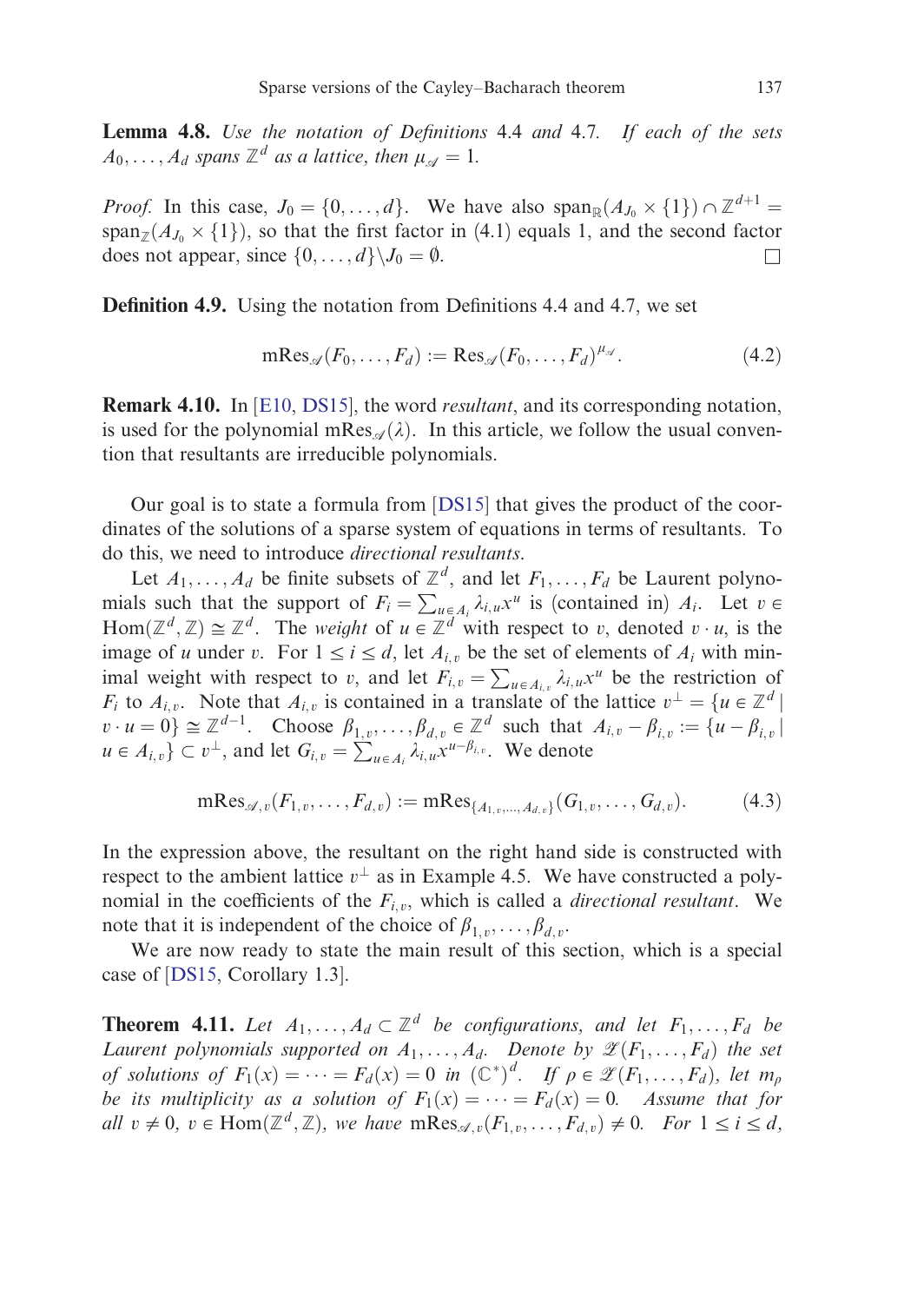we have that

$$
\prod_{\rho \in \mathscr{Z}(F_1,\ldots,F_d)} \rho_i^{m_\rho} = \pm \prod m \text{Res}_{\mathscr{A},v} (F_{1,v},\ldots,F_{d,v})^{v \cdot e_i},\tag{4.4}
$$

where the product on the right is over the primitive vectors in  $\text{Hom}(\mathbb{Z}^d, \mathbb{Z})$ , and  $e_1, \ldots, e_d$  are the standard unit vectors in  $\mathbb{Z}^d$ .

We note that by Proposition 4.6, if  $v$  is not an inner normal of a codimension 1 face of conv $(A_1) + \cdots + \text{conv}(A_d)$ , then mRes<sub> $\mathscr{A}, v(F_{1,v}, \ldots, F_{d,v}) = 1$ . This im-</sub> plies that the product on the right hand side of (4.4) has finitely many factors different from 1.

The  $\pm$  sign in (4.4) is necessary, since resultants are only defined up to sign.

Remark 4.12. The assumption in Theorem 4.11, that the directional resultants do not vanish, is a genericity assumption. It states that we are working with a system of Laurent polynomial equations such that none of the facial subsystems have a common root.

### 5. Chasles configurations and structures

In this section, we give combinatorial generalizations for the Cayley–Bacharach theorem.

**Definition 5.1.** Let  $A \subset \mathbb{Z}^d$  be a *d*-dimensional configuration, and write |A| for the cardinality of A. Then A is a Chasles configuration if  $|A| + 1 = vol(A) + d$ . A Chasles configuration  $A \subset \mathbb{Z}^d$  is saturated if  $A = \text{conv}(A) \cap \mathbb{Z}^d$ .

If A is a Chasles configuration, let  $N = vol(A) - 1$ , so that  $|A| = N + d$ . Fix N generic points in  $\mathbb{C}^d$ . The Laurent polynomials supported on A that vanish on these N points form a d-dimensional vector space. If  $F_1, \ldots, F_d$  is a basis for this vector space, then by Theorem 4.1, the number of common zeros of  $F_1, \ldots, F_d$  is  $N + 1$ . This determines a map  $\Upsilon_A$  from an open subset of  $(\mathbb{C}^d)^N$  to  $\mathbb{C}^d$ .

Definition 5.2. More generally, a *Chasles structure* consists of: two positive integers N and d, a partition  $d = k_1 + \cdots + k_\ell$ , and configurations  $A_1, \ldots, A_\ell \subseteq$  $\mathbb{Z}^d$  such that  $|A_i| = N + k_i$ , and

$$
\text{mvol}(\underbrace{A_1,\ldots,A_1}_{k_1 \text{ times}},\underbrace{A_2,\ldots,A_2}_{k_2 \text{ times}},\ldots,\underbrace{A_\ell,\ldots,A_\ell}_{k_\ell \text{ times}})=N+1.
$$

We denote  $\mathscr{A} = \{A_1, \ldots, A_\ell\}$ . We sometimes abuse notation and call  $\mathscr{A}$  a Chasles structure.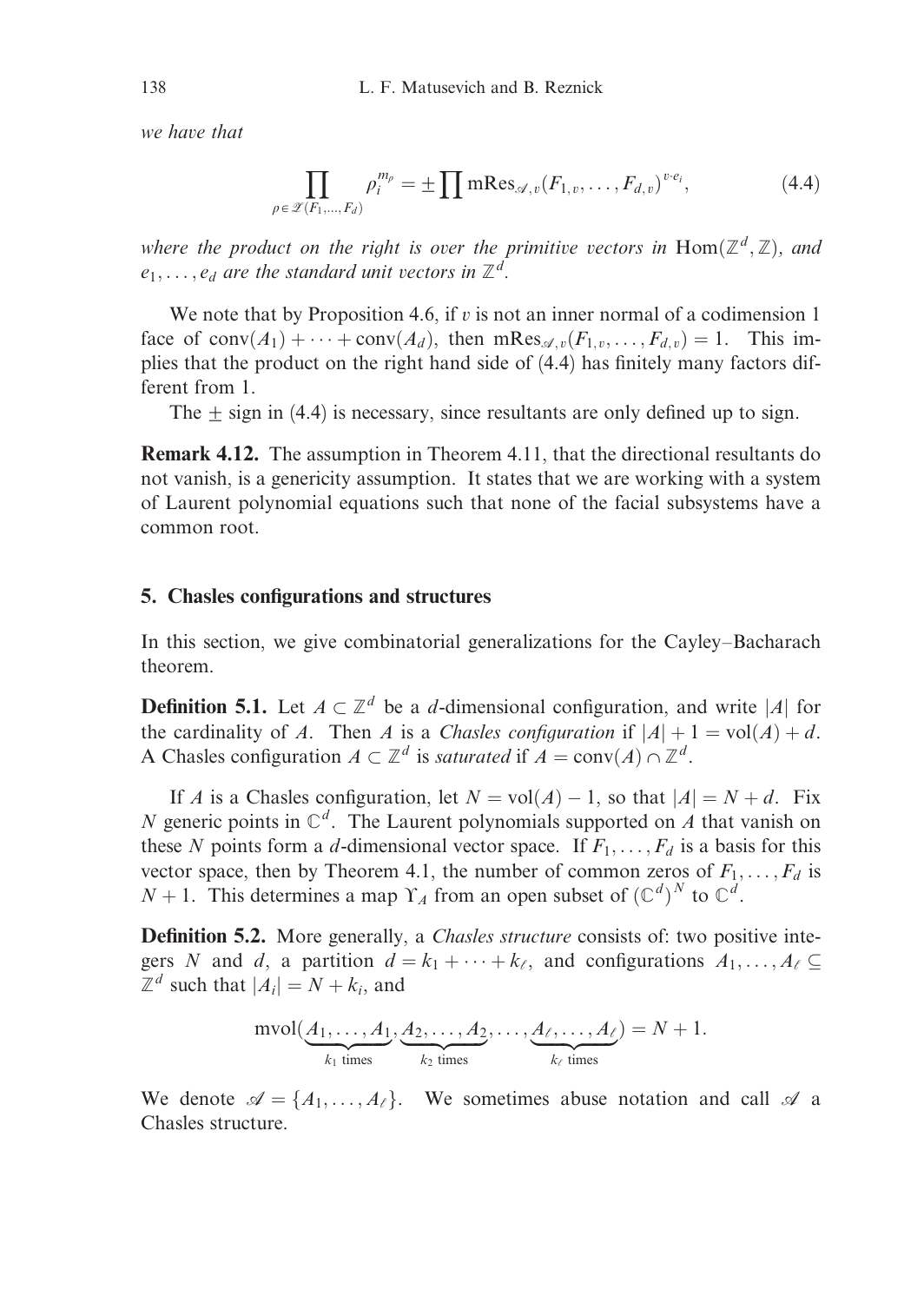Note that a Chasles configuration is a Chasles structure for  $N = |A| - \dim(A)$ ,  $d = \dim(A)$ , with partition  $d = k_1$ .

We now come to the main result in this article.

**Theorem 5.3.** A Chasles structure  $\mathscr A$  induces a rational map  $\Upsilon_{\mathscr A} : [(\mathbb{C}^*)^d]^N \dashrightarrow$  $(\mathbb{C}^*)^d$ .

*Proof.* A Chasles structure is set up so that, if we fix N general points  $\rho_1, \ldots, \rho_N \in$  $(\mathbb{C}^*)^d$ , then for each  $i = 1, \ldots, \ell$ , those points determine a  $k_i$ -dimensional vector space of Laurent polynomials supported on  $A_i$  that vanish on them. Picking a basis of each vector space, we obtain  $k_1 + \cdots + k_{\ell} = d$  polynomials  $F_1, \ldots, F_d$ whose coefficients can be expressed as rational functions on the coordinates of  $\rho_1, \ldots, \rho_N$ .

Since the mixed volume of the corresponding Newton polytopes equals  $N + 1$ , the Laurent polynomials  $F_1, \ldots, F_d$  have  $N + 1$  common zeros in  $(\mathbb{C}^*)^d$  by Theorem 4.3. Let  $\rho_{N+1}$  be the point determined in this way. Note that the genericity assumption on  $\rho_1, \ldots, \rho_N$  implies that  $\rho_{N+1} \notin {\rho_1, \ldots, \rho_N}.$ 

On the other hand, for fixed  $1 \le i \le d$ , the product of the *i*th coordinates of  $\rho_1, \ldots, \rho_{N+1}$  can be expressed as a rational function on the coefficients of  $F_1, \ldots,$  $F_d$  via (4.4).

It follows that the *i*th coordinate of  $\rho_{N+1}$  is a rational function of the coordinates of  $\rho_1, \ldots, \rho_N$ .

We emphasize that, because of the explicit nature of  $(4.4)$ , the proof of Theorem 5.3 can be used to provide an explicit expression for the map  $\Upsilon_{\mathscr{A}}$ . This is illustrated in examples in the following section.

### 6. Examples

6.1. Example: The Cayley–Bacharach theorem. In this case  $A$  is the set of lattice points in the triangle in  $\mathbb{R}^2$  with vertices  $(0,0), (3,0), (0,3)$  (affine or inhomogeneous version) or the set of lattice points in the triangle in  $\mathbb{R}^3$  with vertices  $(3, 0, 0), (0, 3, 0), (0, 0, 3)$ . In either case, A consists of 10 points, dim $(A) = 2$  and  $vol(A) = 9$ , so A is a Chasles configuration.

**6.2.** Example: Triangle with one interior point. Let  $A = \{(0,0), (1,1), (2,1),\}$  $(1, 2)$ . This is a saturated Chasles configuration, with vol $(A) = 3$ . Given 2 generic points  $\rho_1 = (a_1, b_1)$  and  $\rho_2 = (a_2, b_2)$ , which determine a two-dimensional space of polynomials supported on A that vanish on  $\rho_1$ ,  $\rho_2$ . Denote  $(a_3, b_3)$  their third common zero. We pick the following basis of this vector space: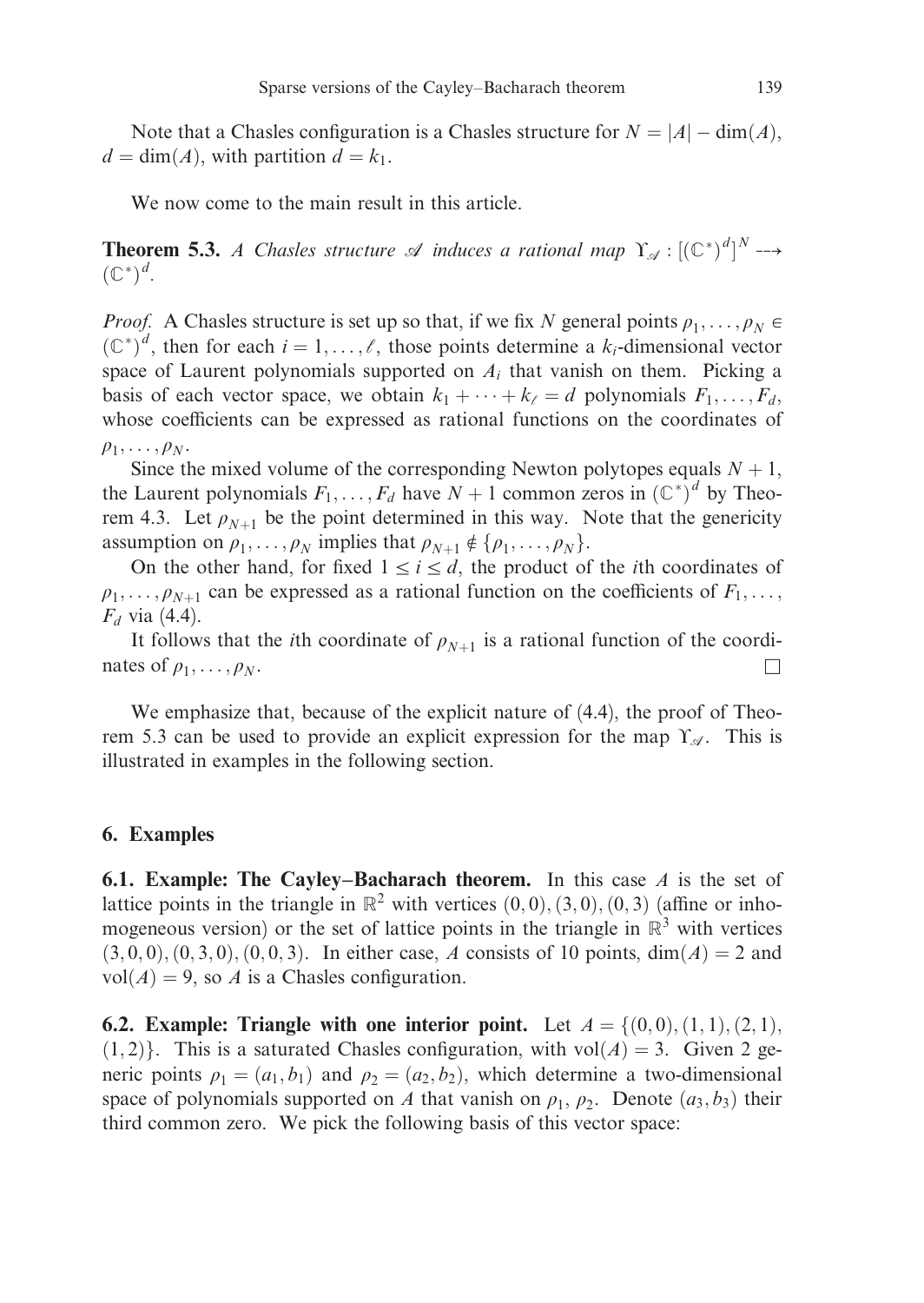$$
F = a_1 a_2 b_1 b_2 (a_1 b_2 - a_2 b_1) + (a_1 b_1^2 - a_2 b_2^2) x^2 y + (a_2^2 b_2 - a_1^2 b_1) x y^2,
$$
  
\n
$$
G = (b_1 - b_2) x^2 y + (a_2 - a_1) x y^2 + (a_1 b_2 - a_2 b_1) x y.
$$

In this case, the directional resultants are  $2 \times 2$  determinants of the coefficients of F and G corresponding to the facets of conv $(A)$ . For example, consider the face conv $\{(2, 1), (1, 2)\}\$ . The normal vector is  $v = (1, 1)$ , and it is valid to translate by  $(2, 1)$ , yielding the configuration  $\{(0, 0), (-1, 1)\}\$ . The corresponding system is of the form  $a + bs^{-1}t = 0 = c + ds^{-1}t$ , and this has a common solution  $(s, t) \in (\mathbb{C}^*)^2$ if and only if  $ac = bd$ .

Now the formula (4.4) yields

$$
a_1 a_2 a_3 = \pm \frac{a_1 a_2 b_1 b_2 (a_1 - a_2)^2}{(b_1 - b_2)(a_1 b_1 - a_2 b_2)}, \quad b_1 b_2 b_3 = \pm \frac{a_1 a_2 b_1 b_2 (b_1 - b_2)^2}{(a_1 - a_2)(a_1 b_1 - a_2 b_2)}
$$

:

:

Checking the signs, we obtain that

$$
a_3 = -\frac{b_1b_2(a_1 - a_2)^2}{(b_1 - b_2)(a_1b_1 - a_2b_2)}, \qquad b_3 = -\frac{a_1a_2(b_1 - b_2)^2}{(a_1 - a_2)(a_1b_1 - a_2b_2)}
$$

Note that  $(a_i, b_i)$   $i = 1, 2, 3$  are collinear. To see this note that, since we are working over  $(\mathbb{C}^*)^2$ , the system  $F = G = 0$  is equivalent to the system  $F = \frac{1}{xy}G = 0$ , [and](#page-16-0)  $\frac{1}{xy}G = 0$  is the equation of the line through  $(a_1, b_1)$  and  $(a_2, b_2)$ .

6.3. Saturated planar Chasles configurations. In this section, we show that there are only finitel[y man](#page-17-0)y isomorphism classes of saturated Chasles configurations [of dim](#page-17-0)ension two. We note that there are infinitely two-dimensi[onal C](#page-17-0)hasles structures involving two different saturated configurations (see Section 6.6).

Recall that a lattice polytope is reflexive if its polar polytope is also a lattice polytope. A lattice polygon is reflexive if and only if it contains a unique interior lattice point, but this is not sufficient in higher dimensions. It follows from  $[S76$ , H83] that the number of equivalence classes (up to translations and  $GL_n(\mathbb{Z})$ ) of reflexive polytopes is finite. In the case of dimension 2, the number of equivalence classes is well known to be sixteen; there is an algorithm for computing all such equivalence classes [KS97], which yields 4,319 equivalence classes in dimension three [KS98], and 473,800,776 equivalence classes in dimension four [KS00].

**Proposition 6.1.** The saturated Chasles configurations of dimension 2 correspond to reflexive polygons. Consequently, there are only sixteen isomorphism classes of saturated Chasles configurations of dimension 2.

*Proof.* If  $\dim(A) = 2$ , let Int $(A)$  denote the number of lattice points in the interior of conv $(A)$ , and  $Bd(A)$  the number of lattice points on the boundary of conv $(A)$ .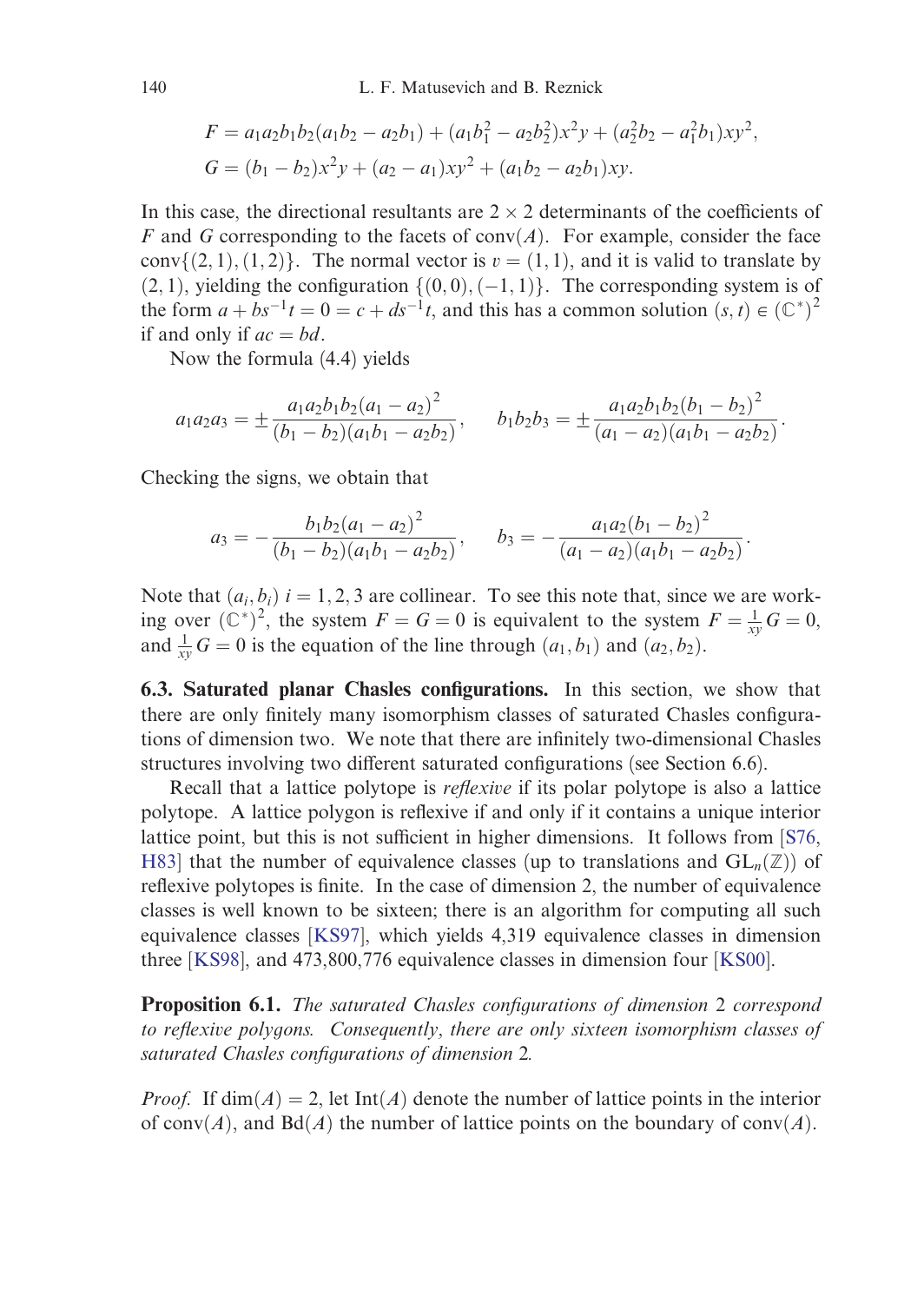By Pick's formula, the normalized volume of A equals  $vol(A) = 2 Int(A) +$  $Bd(A) - 2$ . Combined with the Chasles condition  $|A| + 1 = vol(A) + dim(A)$ , we see that  $\text{Int}(A) = 1$ .

Remark 6.2. We point out that Proposition 6.1 does not hold for reflexive polytopes of dimension greater than 2. Consider  $A_d = \{\pm e_1, \dots, \pm e_d\} \subseteq \mathbb{Z}^d$ , where  $e_1, \ldots, e_d$  are the standard unit vectors. Then conv $(A)$  is the d-dimensional cross-polytope, which is reflexive. Note that  $conv(A_d) \cap \mathbb{Z}^d = A_d \cup \{0\}$ . It is also known that  $vol(A_d) = 2^d$ . In the two-dimensional case,  $|A_2 \cup \{0\}| + 1 =$  $6 = 2^2 + 2$ , so that  $A_2 \cup \{0\}$  is a (saturated) Chasles configuration, as Proposition 6.1 states. If  $d \geq 3$ , we have that  $2^d + d > 2d + 2$ , so that neither  $A_d$  nor  $A_d \cup \{0\}$ is a Chasles configuration.

### **6.4. Example: Cayley octads.** For  $d = 3$  we consider

$$
A = \{ (0,0,0), (1,0,0), (0,1,0), (0,0,1), (2,0,0), (0,2,0), (0,0,2), (1,1,0), (1,0,1), (0,1,1) \},
$$

the configuration of all lattice points in twice the standard tetrahedron. Then A is a saturated Chasles configuration, as  $vol(A) + d = 8 + 3 = 11 = |A| + 1$ .

From a geometric point of view, a polynomial supported on A gives a quadratic surface, and three of these intersect in eight points generically. Such configurations of eight points are known as Cayley octads.

In this case, elegant and compact formulas for the map  $\Upsilon_A$  can be found in [PSV11, Proposition 7.1]. We are grateful to Bernd Sturmfels, who directed us to this example.

**6.5. Example:** A saturated Chasles configuration in dimension  $d \geq 3$ . For  $d \geq 3$  define the configuration  $A_d = \{0, e_1, e_2, e_1 + e_2, e_3, 2e_3, e_4, \ldots, e_d\} \subset \mathbb{Z}^d$ , where  $e_1, \ldots, e_d$  are the coordinate unit vectors. The polytope conv $(A_3)$  is drawn in Figure 1.



Figure 1. The polytope  $conv(A_3)$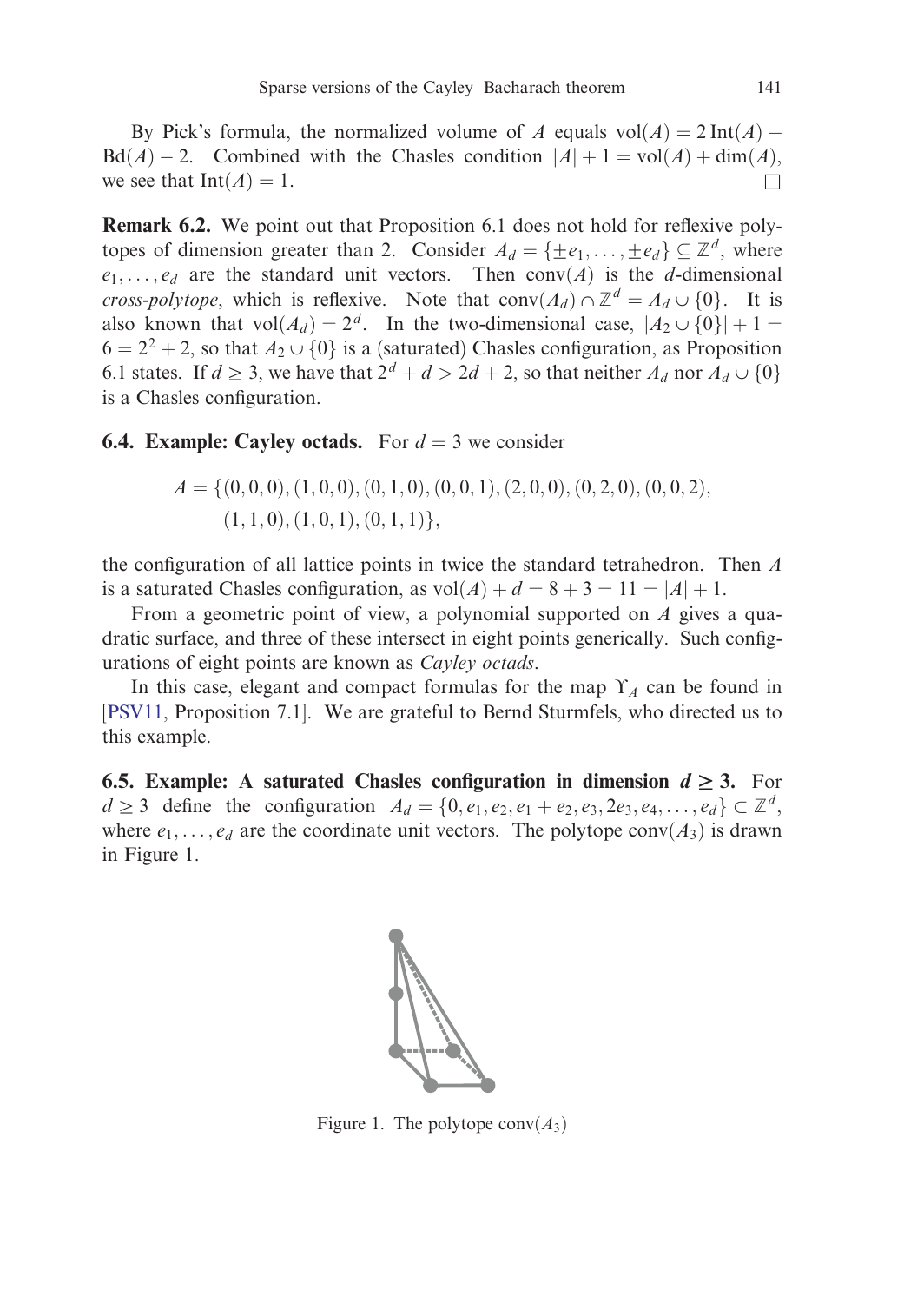Note that the only lattice points in  $conv(A_d)$  belong to  $A_d$ , so that  $conv(A_d)$ contains  $d + 3$  lattice points. Since vol $(A_d) = 4$ , it follows that  $A_d$  is a saturated Chasles configuration.

The formulas for the extra point map are too large to be displayed directly, even for  $d = 3$ . For instance, one of the directional resultants involved is the resultant of three polynomials supported on the unit square with vertices  $\{(0,0),\}$  $(1, 0), (0, 1), (1, 1)$ . This is a polynomial of degree 6, with 66 terms, in the 12 coefficients of the corresponding polynomials. And this is without taking into account that those coefficients are themselves rational functions of the coordinates of the given generic points.

6.6. Example: Infinite family of Chasles pairs. Here we produce an infinite family of Chasles structures in the plane.

We let  $P_n$  be the quadrangle with vertices  $(0,0)$ ,  $(0,n)$ ,  $(1,n+1)$  and  $(1,1)$ . We let  $Q_n$  be the quadrangle with vertices  $(1, 0), (0, 1), (0, n + 1)$  and  $(1, n)$ .

 $P_n$  and  $Q_n$  are reflections of each other, and contain  $2n + 2$  lattice points each. Both  $P_n$  and  $Q_n$  have normalized area 2n. The Minkowski sum  $P_n + Q_n$  is a hexagon with vertices  $(1, 0), (2, 1), (2, 2n + 1), (1, 2n + 2), (0, 2n + 1), (0, 1)$ , and normalized area  $4(2n + 1)$ . This is illustrated in Figure 2.

For the mixed volume, we see that

$$
\text{mvol}(P_n + Q_n) = \frac{1}{2} \left( \text{vol}(P_n + Q_n) - \text{vol}(P_n) - \text{vol}(Q_n) \right)
$$

$$
= \frac{4(2n+1) - 2n - 2n}{2} = 2n + 2.
$$



Figure 2. The polygons  $P_3$ ,  $Q_3$  and  $P_3 + Q_3$ .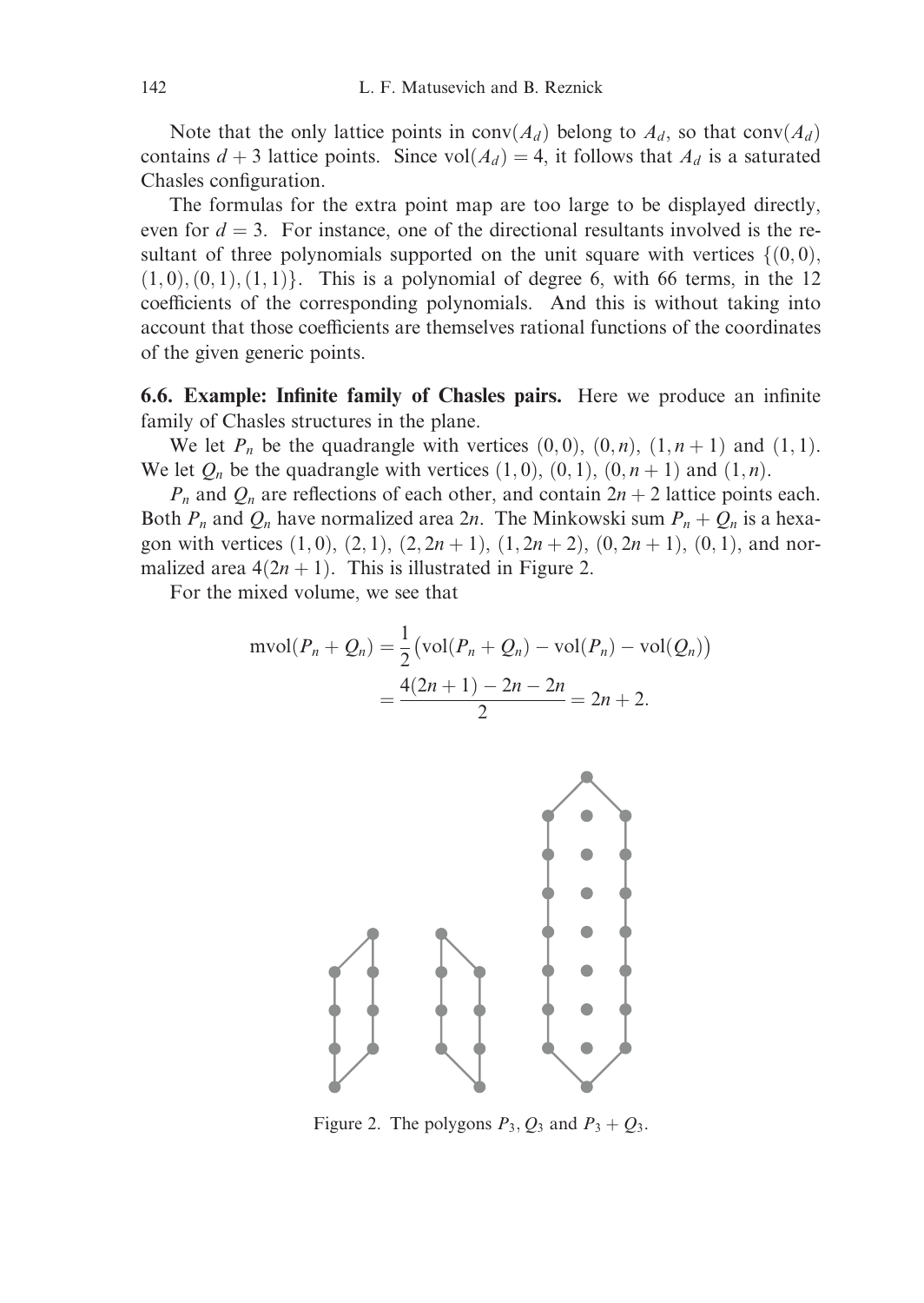The polygons  $P_n$  and  $Q_n$  thus correspond to a Chasles structure where  $d = 2$ ,  $k_1 = k_2 = 1$  and  $N = 2n + 1$ . In other words, if we fix  $2n + 1$  generic points in  $\mathbb{C}^2$ , they determine a curve whose defining polynomial has Newton polytope  $P_n$ , another curve whose defining polynomial has Newton polytope  $Q_n$ , and those two curves meet in  $2n + 2$  points.

Since the Minkowski sum  $P_n + Q_n$  is a hexagon, there are only six directional resultants appearing in (4.4). Choosing the inner normal vectors  $(1,0)$  or  $(-1,0)$ , the corresponding directional resultant is the classical resultant of two univariate polynomials of degree n. The other four inner normal vectors yield directional resultants that are monomials.

Let us give more details in the case  $n = 1$ . To simplify notation, we consider the points  $\rho_1 = (a_1, b_1), \rho_2 = (a_2, b_2)$  and  $\rho_3 = (a_3, b_3) = (-1, -1)$ . The coefficients of the following polynomials  $F(x, y)$ ,  $G(x, y)$  were computed using Cramer's rule to ensure they vanish at  $\rho_1$ ,  $\rho_2$  and  $\rho_3$ :

$$
F(x, y) = b_1b_2(a_1a_2b_1 - a_1a_2b_2 + a_1b_1 - a_2b_2 + a_1 - a_2)
$$
  
\n
$$
- (a_1a_2b_1b_2(b_1 - b_2) - a_1b_1^2 + a_2b_2^2 - a_1b_1 + a_2b_2)y
$$
  
\n
$$
+ (b_1b_2(a_1b_1 - a_2b_2) + a_1b_1^2 - a_2b_2^2 - b_1 + b_2)xy
$$
  
\n
$$
- (b_1b_2(a_1 - a_2) + a_1b_1 - a_2b_2 + b_1 - b_2)xy^2,
$$
  
\n
$$
G(x, y) = b_1b_2(a_2b_1 - a_1b_2 - a_1 + a_2 + b_1 - b_2)x
$$
  
\n
$$
- (b_1b_2(a_2b_1 - b_1) + b_2^2(b_1 - a_1) + a_2b_1 - a_1b_2)y
$$
  
\n
$$
- (b_1^2(a_2 - b_2) + b_2^2(b_1 - a_1) + a_2b_2 - a_1b_2)xy
$$
  
\n
$$
+ (a_1a_2(b_1 - b_2) + b_1b_2(a_2 - a_1) + a_2b_1 - a_1b_2)y^2.
$$

We know that F and G have a fourth common root  $\rho_4 = (a_4, b_4)$ , that we wish to find. The next step in this process is to compute the necessary directional resultants. If we choose  $v = (1, 0)$ , this corresponds to restricting the support of F to the terms 1 and y, and restricting the support of G to the terms y and  $y^2$ . The argument in Example 6.2 shows that the directional resultant is the  $2 \times 2$  determinant of the corresponding coefficients. Similarly, the vector  $v = (-1, 0)$  selects the terms xy and  $xy^2$  of F and x and xy of G, with the directional resultant being the corresponding  $2 \times 2$  determinant. These directional resultants are, respectively

$$
-a_1a_2^2b_1^4b_2^2 + a_1^2a_2b_1^3b_2^3 + a_1a_2^2b_1^3b_2^3 - a_1^2a_2b_1^2b_2^4 + 2a_1^2a_2^2b_1^3b_2 - a_1a_2^2b_1^4b_2
$$
  
\n
$$
-4a_1^2a_2^2b_1^2b_2^2 - a_1^2a_2b_1^3b_2^2 + 2a_1a_2^2b_1^3b_2^2 + 2a_1^2a_2^2b_1b_2^3 + 2a_1^2a_2b_1^2b_2^3 - a_1a_2^2b_1^2b_2^3
$$
  
\n
$$
-a_1^2a_2b_1b_2^4 + a_1^2a_2b_1^3b_2 + a_1a_2^2b_1^3b_2 + a_1a_2b_1^4b_2 - 2a_1^2a_2b_1^2b_2^2 - 2a_1a_2^2b_1^2b_2^2
$$
  
\n
$$
-2a_1^2b_1^3b_2^2 + a_1a_2b_1^3b_2^2 + a_1^2a_2b_1b_2^3 + a_1a_2^2b_1b_2^3 + a_1a_2b_1^2b_2^3 - 2a_2^2b_1^2b_2^3
$$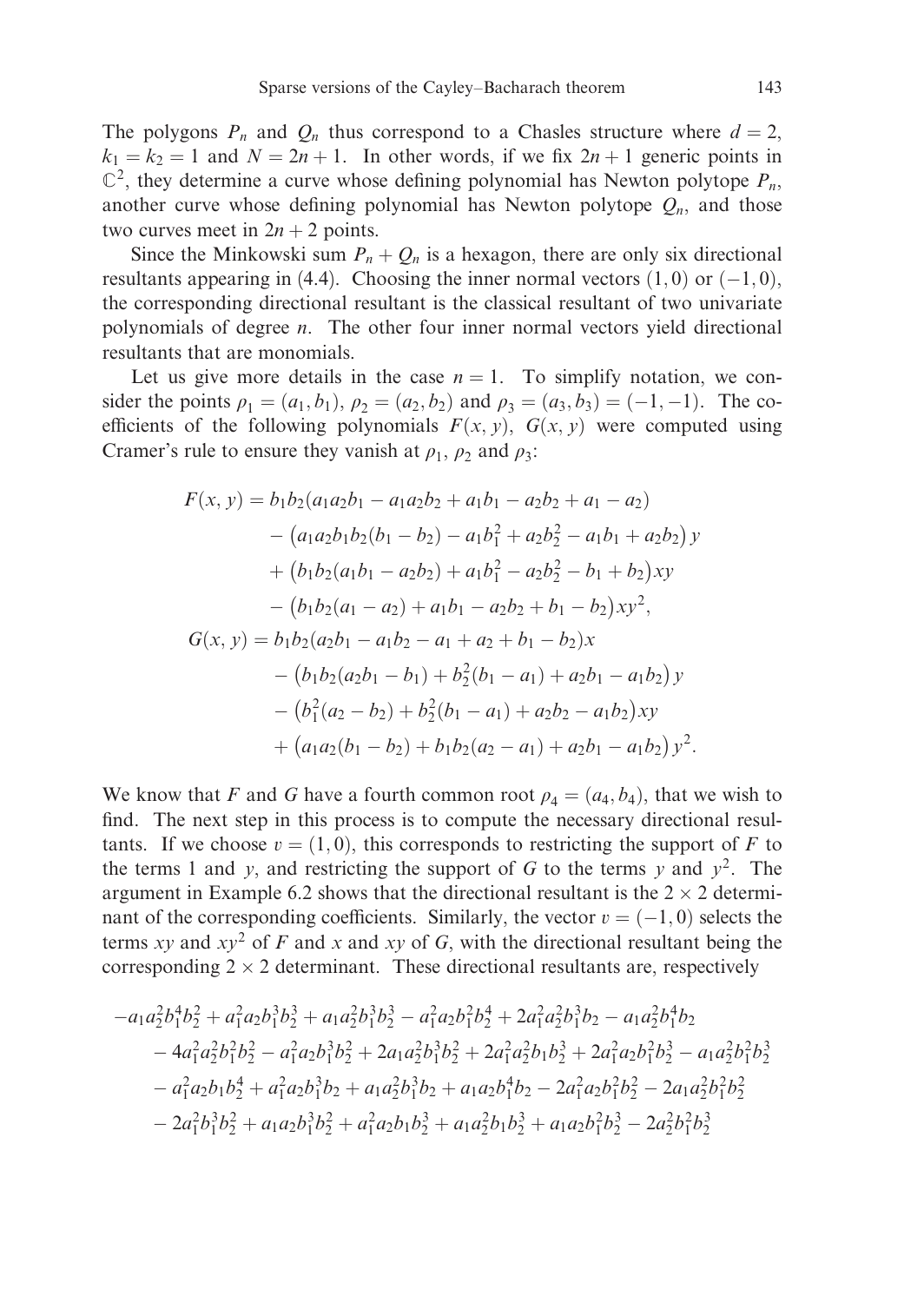$$
+ a_1a_2b_1b_2^4 - a_1^2a_2b_1^3 + a_1a_2b_1^4 + 2a_1^2a_2b_1^2b_2 - a_1a_2^2b_1^2b_2 + 2a_1a_2b_1^3b_2
$$
  
\n
$$
- a_1^2a_2b_1b_2^2 + 2a_1a_2^2b_1b_2^2 - 4a_1^2b_1^2b_2^2 + 2a_1a_2b_1^2b_2^2 - 4a_2^2b_1^2b_2^2 - a_1a_2^2b_2^3
$$
  
\n
$$
+ 2a_1a_2b_1b_2^3 + a_1a_2b_2^4 - a_1^2a_2b_1^2 + a_1a_2b_1^3 + a_1^2a_2b_1b_2 + a_1a_2^2b_1b_2
$$
  
\n
$$
+ a_1a_2b_1^2b_2 - 2a_2^2b_1^2b_2 - a_1a_2^2b_2^2 - 2a_1^2b_1b_2^2 + a_1a_2b_1b_2^2 + a_1a_2b_2^3
$$

and

$$
(b_2+1)(b_1+1)(b_2-b_1)(a_1a_2b_1^2-a_1b_1^2b_2-a_1a_2b_2^2-a_2b_1+a_1b_2).
$$

The other vectors to be considered are  $(\pm 1, \pm 1)$ . Each of these vectors selects one term of one of the polynomials, and two terms of the other. The corresponding directional resultant is the coefficient of the single term selected. More precisely, using  $v = (1, 1)$ , the directional resultant is the constant coefficient of F; using  $v =$  $(1, -1)$  the directional resultant is the coefficient of  $y^2$  in G; using  $v = (-1, 1)$ , the directional resultant is the coefficient of x in G and using  $v = (-1, -1)$  the directional resultant is the coefficient of  $xy^2$  in F.

We have listed above all the ingredients necessary to apply the formulas (4.4) and find  $\rho_4$ ; the resulting expressions, however, are too big to display.

6.7. Example: Non-Chasles configuration and non-rational extra point map. Let A be the set of lattice points in the triangle in  $\mathbb{R}^2$  with vertices  $(0,0), (1,2),$  $(3, 1)$ , with two interior points  $(1, 1), (2, 1)$ , so that A has 5 points, and vol $(A)$  = 5; A is not a Chasles configuration because three zeros, in general, induce two more zeros. Our goal here is to show that the map that assigns the two new zeros to the original three is not rational. It suffices to fix two of the original zeros and make the third variable, and show that the coordinates of the new points involve square roots of the coordinates of the third.

Let us specify that our three points are  $(1, 1)$ ,  $(2, 4)$  and  $(t, t^2)$ ,  $t \neq 0, 1, 2$ . There is a two-dimensional family of polynomials supported on A that vanish on these three points. The following is a choice of basis for this vector space.

$$
F_1(x, y) = xy^2 - x^3y = xy(y - x^2);
$$
  
\n
$$
F_2(x, y) = -8t^3 + (8 + 12t + 14t^2 + 15t^3)xy
$$
  
\n
$$
- (12 + 18t + 21t^2 + 7t^3)x^2y + (4 + 6t + 7t^2)x^3y.
$$

To find additional common zeros, we note that  $F_2(x_0, y_0) \neq 0$  for  $x_0 y_0 = 0$ , and so any zero also lies on  $y_0 = x_0^2$ . A computation shows that

$$
F_2(x_0, x_0^2) = (x_0 - 1)(x_0 - 2)(x_0 - t)q(x_0);
$$
  
where  $q(x_0) = (4 + 6t + 7t^2)x_0^2 + (4t + 6t^2)x_0 + 4t^2$ .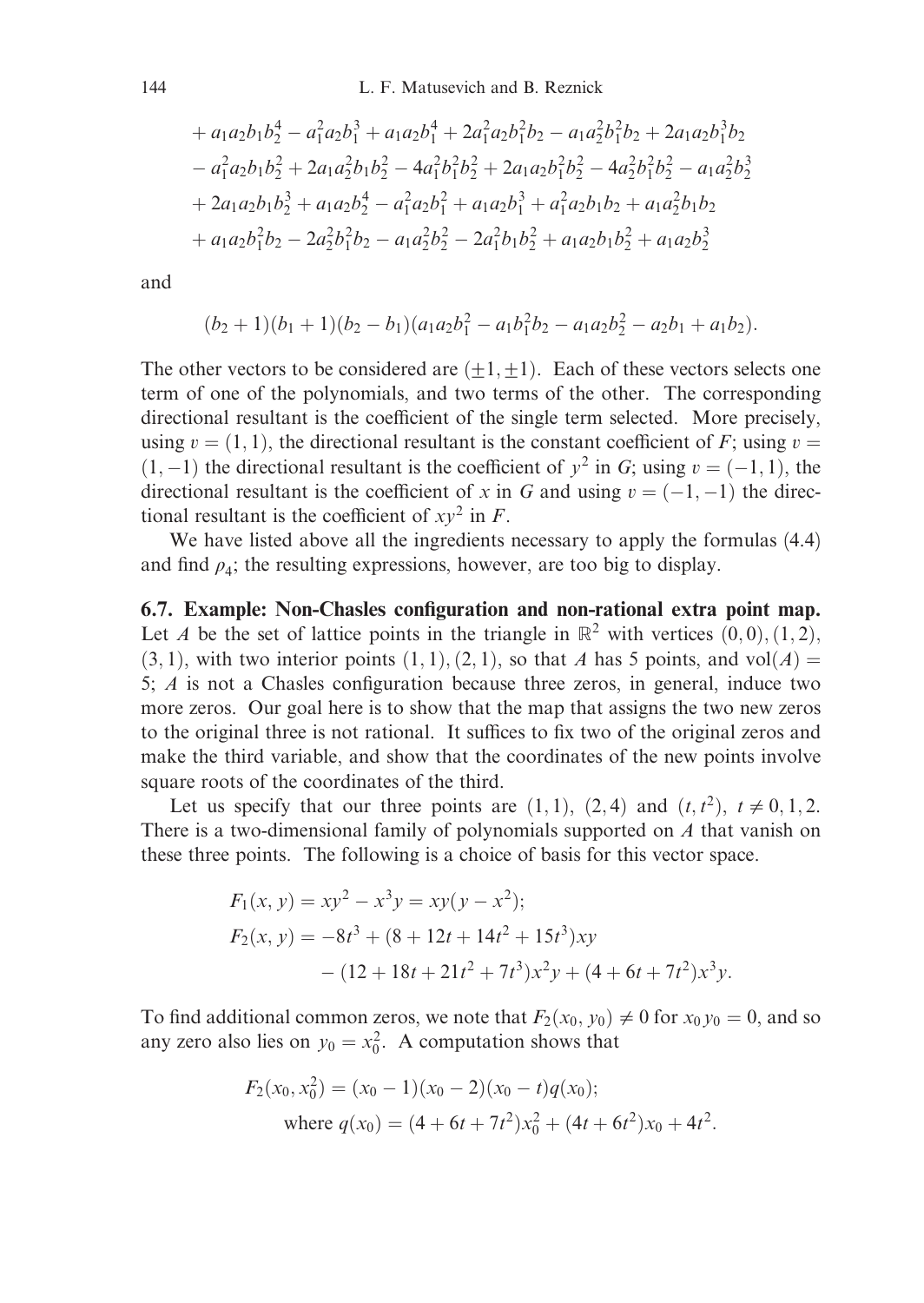<span id="page-16-0"></span>Since the discriminant of q is  $-4t^2(12 + 12t + 19t^2)$ , which is not a square, the values for  $x_0$  involves square roots of polynomials involving t and hence is not a rational function of  $\{1, 1, 2, 4, t, t^2\}$ .

Acknowledgments. This project has benefited from visits by the authors to each other's institutions. We also discussed this material during the joint meeting of the AMS and the RSME in Seville in the summer of 2003. We are very grateful to Bernd Sturmfels, for his thoughtful advice, and for directing us to the Cayley octads example in Subsection 6.4. Many thanks to Alicia Dickenstein for a very helpful discussion on resultants. Thanks also to Frank Sottile for productive conversations. We also wish to thank the anonymous referees for their valuable suggestions to improve this work.

LFM was partially supported by NSF Grant DMS-1500832. BR was partially supported by Simons Collaboration Grant 280987.

# **References**

- [B75] D. Bernstein, *The number of roots of a system of equations*, Funkcional. Anal. i Priložen., 9 (1975), 1-4.
- [CDS98] E. Cattani, A. Dickenstein and B. Sturmfels, Residues and resultants, J. Math. Sci. Univ. Tokyo 5 (1998), 119–148.
- [CLR87] M. D. Choi, T. Y. [Lam and B. Reznick,](http://www.math.uiuc.edu/Macaulay2/) Even symmetric sextics, Math. Z., 195 (1987), 559–580.
- [DS15] C. D'Andrea and M. Sombra, A Poisson formula for the sparse resultant, Proc. London Math. Soc. 110 (2015), no. 4, 932–964.
- [E10] A. Esterov, Newton polyhedra of discriminants of projections, Discrete Comput. Geom. 44 (2010), 96–148.
- [EGH96] D. Eisenbud, M. Green and J. Harris, Cayley-Bacharach theorems and conjectures, Bull. Amer. Math. Soc. (N.S.) 33 (1996), no. 3, 295–324.
- [M2] D. R. Grayson and M. E. Stillman, Macaulay2, a software system for research in algebraic geometry, http://www.math.uiuc.edu/Macaulay2/.
- [H83] D. Hensley, *Lattice vertex polytopes with interior lattice points*, Pacific J. Math., 105 (1983), no. 1, 183–191.
- [H1888] D. Hilbert, Über die Darstellung definiter Formen als Summe von Formenguadraten, Math. Ann. 32 (1888), 342–350; see Ges. Abh. 2, 154–161, Springer, Berlin, 1933, reprinted by Chelsea, New York, 1981.
- [K97] A. Khovanskii, Newton polyhedra, a new formula for mixed volume, product of roots of a system of equations, The Arnoldfest (Toronto, ON, 1997), Fields Inst. Commun., vol. 24, Amer. Math. Soc., 1999, pp. 325–364.
- [K76] A. Kouchnirenko, Polyèdres de Newton et nombres de Milnor, Invent. Math. 32 (1976), no. 1, 1–31.